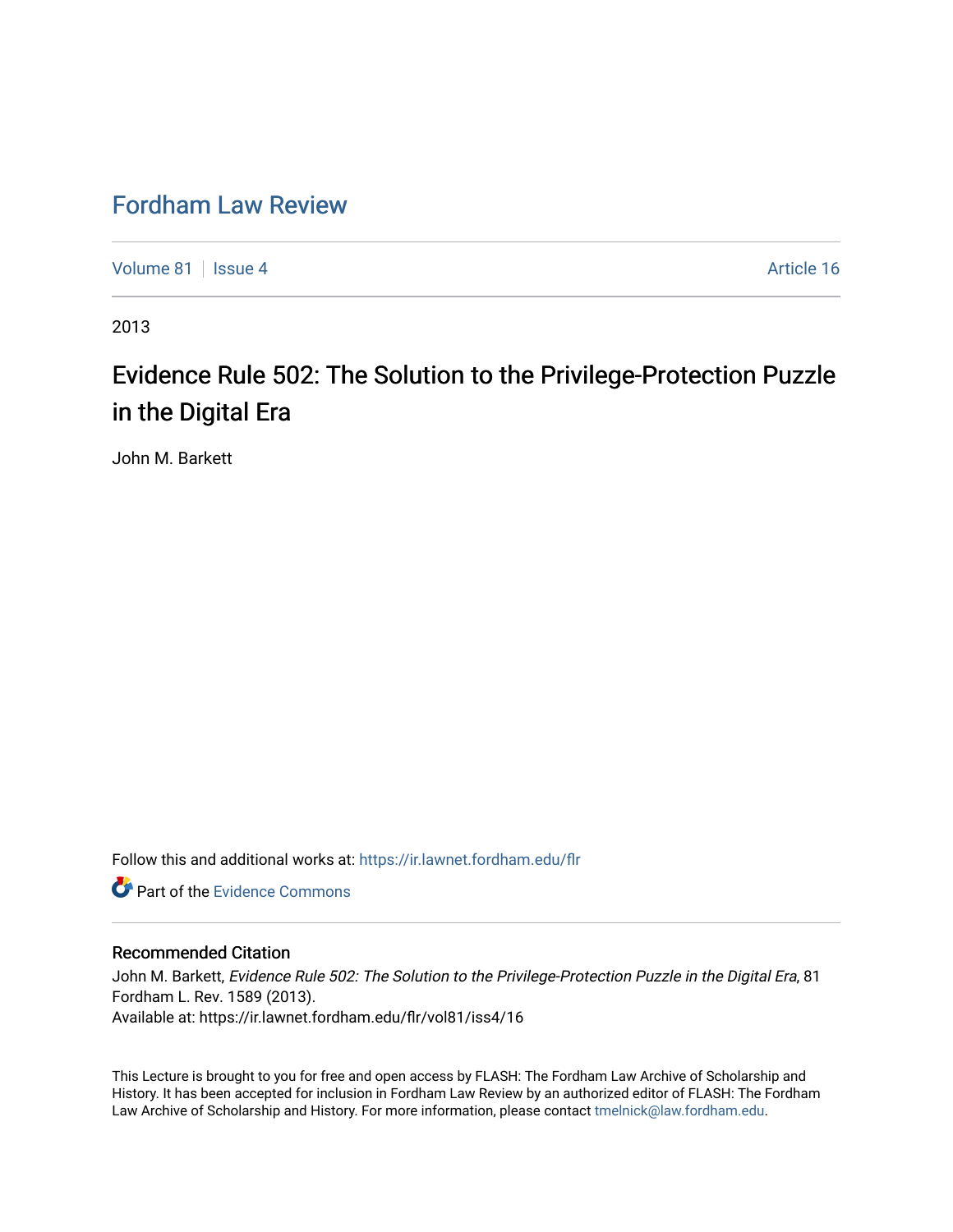### **EVIDENCE RULE 502: THE SOLUTION TO THE PRIVILEGE-PROTECTION PUZZLE IN THE DIGITAL ERA**

#### *John M. Barkett\**

#### **INTRODUCTION**

The inadvertent production of privileged or work-product protected  $d$ ocuments<sup>1</sup> is a genuine risk in litigation today because of the magnitude of electronically stored information (ESI) and the electronic transmission habits of individuals who send and receive privileged communications.<sup>2</sup> In the digital era, it is too easy to replicate electronic documents. Even the most well-intended individual might propagate email unthinkingly, creating nightmares for parties trying to extract at a reasonable cost all privileged documents from an electronic production.

Lawyers are, or should be, genuinely concerned about how to solve this privilege-protection puzzle. Rule 1.6 of the Model Rules of Professional Conduct obliges lawyers to protect the privileged information of their clients.3 Model Rule 1.6(c), which went into effect in August 2012, adds a specific requirement that "[a] lawyer shall make reasonable efforts to

<sup>\*</sup> Mr. Barkett is a partner at the law firm of Shook, Hardy & Bacon L.L.P. in its Miami office. Mr. Barkett is a commercial litigator (contract and corporate disputes, employment, trademark, and antitrust), environmental litigator (CERCLA, RCRA, and toxic tort), and, for the past several years, a peacemaker and problem solver, serving as an arbitrator, mediator, facilitator, or allocator in a variety of environmental, commercial, or reinsurance contexts. Mr. Barkett is an adjunct professor of law at the University of Miami School of Law where he teaches a class on E-Discovery, a topic he has written extensively about. In March 2012, Chief Justice Roberts appointed Mr. Barkett to serve on the Advisory Committee for Civil Rules of the Federal Judicial Conference.

 <sup>1.</sup> In this Essay, as a convention, I frequently refer only to "privileged" documents instead of "privileged and work-product protected" documents, recognizing that workproduct can be entitled to less protection than attorney-client communications.

 <sup>2.</sup> In the author's experience, this risk is as great for plaintiffs and defendants, whether they are individuals or business entities.

 <sup>3.</sup> Model Rule 1.6(a) provides that "[a] lawyer shall not reveal information relating to the representation of a client unless the client gives informed consent, the disclosure is impliedly authorized in order to carry out the representation, or the disclosure is permitted by paragraph (b)." MODEL RULES OF PROF'L CONDUCT R. 1.6(a) (2012). Model Rule 1.6(b) permits disclosure of information relating to the representation of a client in limited circumstances. *See id.* at R. 1.6(b). The Model Rules do not directly govern the conduct of lawyers; state rules of professional conduct do, and state rules are based on the Model Rules. The duty to protect information related to the representation of a client, however, is applicable to all lawyers in the United States.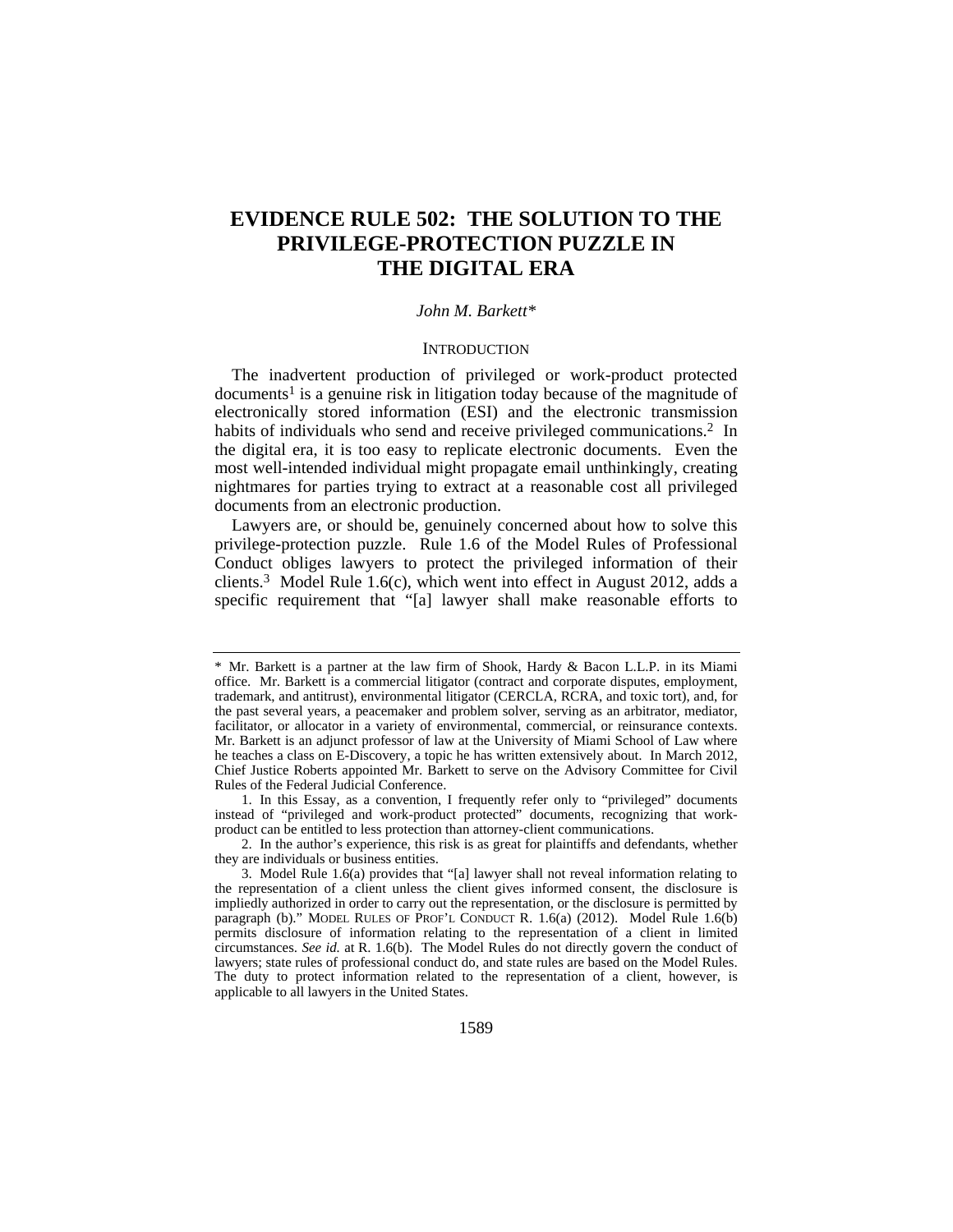prevent the inadvertent or unauthorized disclosure of, or unauthorized access to, information relating to the representation of a client."4

What are "reasonable efforts" when a privileged document is buried within gigabytes or terabytes<sup>5</sup> of data? This is where Federal Rule of Evidence 502(d) plays an important role—if lawyers would take advantage of the value it brings to solving the privilege-protection puzzle. In this Essay, I explain why lawyers should maximize the use of Rule 502(d) orders. Because my conclusion is intertwined with both a rule of professional conduct and a rule of procedure adopted before Rule 502(d) was enacted—but with similar purposes—I discuss them first. I then describe the terms of Rule 502, explaining how Rule 502(a) has eliminated "subject matter" waiver concerns except where the production of a privileged document is intentional, and how Rule 502(b) has standardized in federal courts the factors that determine whether the inadvertent production of privileged information results in a waiver. Then I focus on the application of Rule 502(b) in recent cases. Finally, I discuss how Rule 502(d) can eliminate privilege waiver worries under Rule 502(b) and why a properly framed Rule 502(d) order should be routinely sought by litigants in federal court.

#### I. MODEL RULE 4.4(B), NOTICE REQUIREMENTS UNDER RULE 26, AND CLAWBACK AGREEMENTS

ABA Model Rule of Professional Conduct 4.4(b) was added in 2002 to address the receipt by a lawyer of documents or electronically stored information<sup>6</sup> that the lawyer "knows or reasonably should know" was sent inadvertently.7 While Model Rule 4.4(b) does not address substantive legal issues concerning return of the documents or privilege waiver, it does impose an ethical duty on a recipient to "promptly notify the sender."8

Comment 2 to Rule 4.4 suggests that the Rule is not limited to privileged documents, but embraces any documents "that [were] mistakenly sent or

 <sup>4.</sup> *Id.* R. 1.6(c). Model Rule 1.6(c) will eventually percolate its way into state rules of professional conduct to the extent that it has not already done so.

 <sup>5. &</sup>quot;One gigabyte is the equivalent of 500,000 typewritten pages. Large corporate computer networks create backup data measured in terabytes, or 1,000,000 megabytes; each terabyte represents the equivalent of 500 billion typewritten pages of plain text." MANUAL FOR COMPLEX LITIGATION (FOURTH) § 11.446 (2004).

 <sup>6.</sup> The phrase "or electronically stored information" was added to Model Rule 4.4(b) in August 2012. ABA COMM'N ON ETHICS 20/20, RESOLUTION 105A, 196–99 (2012). Whether state bar associations adopt the change remains to be seen, as it is unlikely that anyone would interpret "document" to exclude electronically stored information, at least for purposes of Rule 4.4(b). Ethics opinions on the propriety of lawyers to explore metadata in an electronic document, for example, have been issued by several state bar ethics opinion writers without making a distinction between document or electronically stored information. *See, e.g*, ABA, Standing Comm. on Ethics & Prof'l Responsibility, Formal Op. 06-442 (2006); D.C. Bar Ass'n, Ethics Op. 341 (2007), *available at* http://www.dcbar.org/ for\_lawyers/ethics/legal\_ethics/opinions/opinion341.cfm; Fla. St. Bar. Ass'n, Ethics Op. 06- 2 (2006).

 <sup>7.</sup> MODEL RULES OF PROF'L CONDUCT R. 4.4(b).

 <sup>8.</sup> *Id.*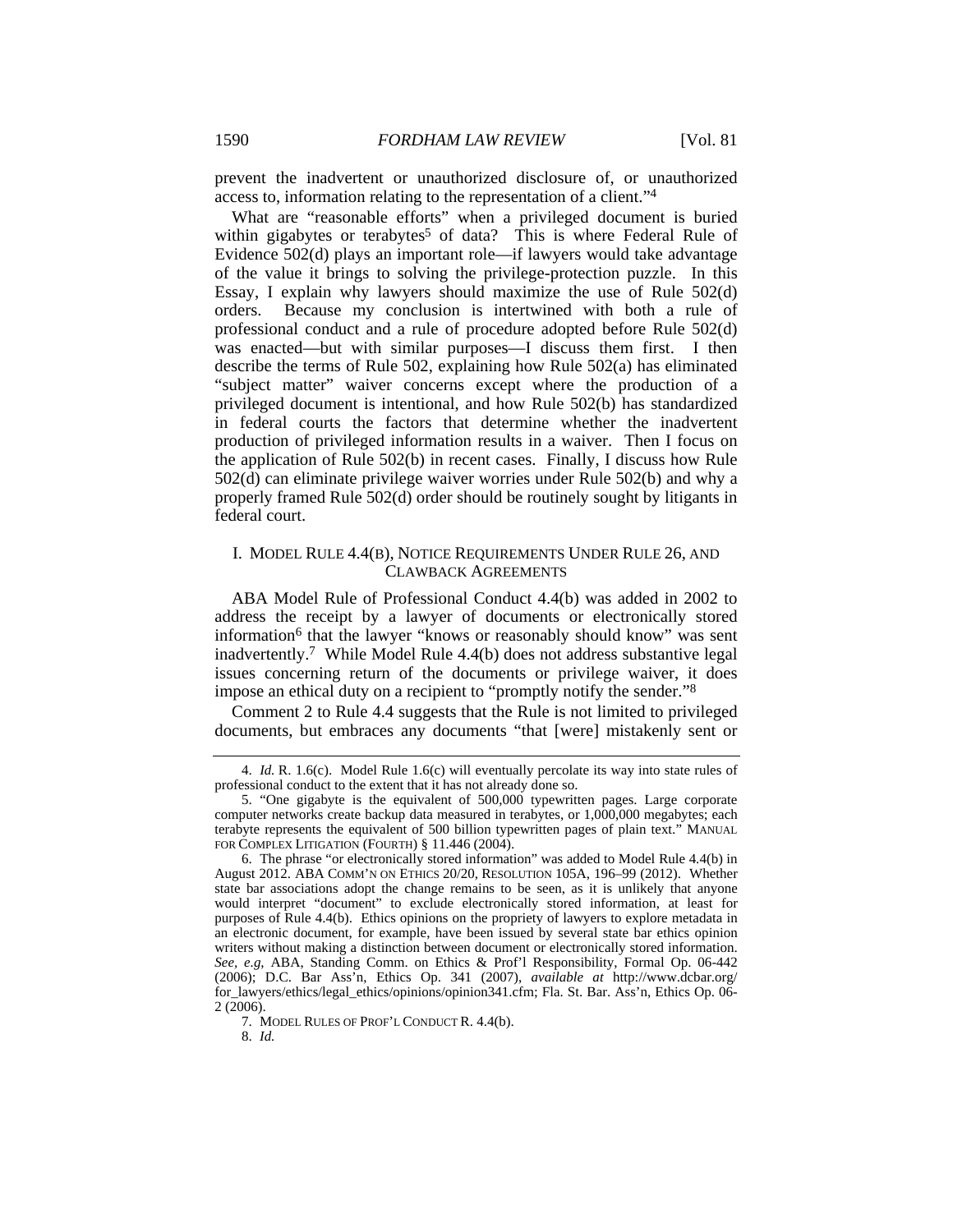produced by opposing parties or their lawyers."9 Comment 2 further states that whether the lawyer is required to do more than give notice to the sender, "such as returning the [original] document . . . is a matter of law beyond the scope of these Rules, as is the question of whether the privileged status of a document . . . has been waived."10

Model Rule 4.4(b) is a component of the privilege-protection puzzle and should play a role in evaluating the conduct of lawyers in a privilege waiver analysis under Rule 502. Rule 4.4(b) may help an inadvertent producer where the timeliness of the request to retrieve the privileged information is material to the outcome of the request.<sup>11</sup>

Rule 4.4(b) also should not be taken lightly by lawyers in litigation. In *Stengart v. Loving Care Agency, Inc.*, 12 the New Jersey Supreme Court determined that counsel for an employer violated Rule 4.4 when the lawyer retrieved privileged emails located in the cache folder of temporary internet

*Id.* at R. 4.4(b) cmt. 3. Lawyers should consider "applicable law" and the Rules of Professional Conduct (RPC) and ethics decisions of the jurisdiction in which the lawyer is offering legal services in evaluating how to proceed under Rule 4.4. Model Rule 1.2(a) provides in pertinent part that:

[A] lawyer shall abide by a client's decisions concerning the objectives of representation and, as required by Rule 1.4, shall consult with the client as to the means by which they are to be pursued. A lawyer may take such action on behalf of the client as is impliedly authorized to carry out the representation.

*Id.* at R. 1.2(a). Model Rule 1.4(a) provides in part that a lawyer shall "(2) reasonably consult with the client about the means by which the client's objectives are to be accomplished; (3) keep the client reasonably informed about the status of the matter"; and "(5) consult with the client about any relevant limitation on the lawyer's conduct when the lawyer knows that the client expects assistance not permitted by the Rules of Professional Conduct or other law." *Id.* at R. 1.4(a).

 11. Rule 4.4 has been adopted in different forms by several states. The ABA Center for Professional Responsibility has collated the various forms of Rule 4.4. *See* AM. BAR ASS'N, CPR POLICY IMPLEMENTATION COMMITTEE, VARIATIONS OF THE ABA MODEL RULES OF PROFESSIONAL CONDUCT: RULE 4.4 RESPECT FOR RIGHTS OF THIRD PERSONS (2012), *available at* http://www.americanbar.org/content/dam/aba/administrative/professional\_ responsibility/mrpc\_4\_4.authcheckdam.pdf. In New Hampshire, for example, Rule 4.4(b) provides that a lawyer that receives privileged material and knows it was inadvertently sent "shall promptly notify the sender and shall not examine" the materials. It further provides that the receiving lawyer "shall abide by the sender's instructions or seek determination by a tribunal." N.H. RULES OF PROF'L CONDUCT R. 4.4(b) (2008). In New Jersey, a lawyer is not only prohibited from reading the document and must stop reading the document if he or she has begun to read it, but also must return the document to the sender:

A lawyer who receives a document and has reasonable cause to believe that the document was inadvertently sent shall not read the document or, if he or she has begun to do so, shall stop reading the document, promptly notify the sender, and return the document to the sender.

N.J. RULES OF PROF'L CONDUCT R. 4.4(b) (2004).

 <sup>9.</sup> *Id.* at R. 4.4(b) cmt. 2.

 <sup>10.</sup> *Id.* Comment 3 to Model Rule 4.4 provides:

Some lawyers may choose to return a document . . . unread, for example, when the lawyer learns before receiving [the document] that it was inadvertently sent [to the wrong address]. Where a lawyer is not required by applicable law to do so, the decision to voluntarily return such a document . . . is a matter of professional judgment ordinarily reserved to the lawyer. See Rules 1.2 and 1.4.

 <sup>12. 990</sup> A.2d 650, 655 (N.J. 2010).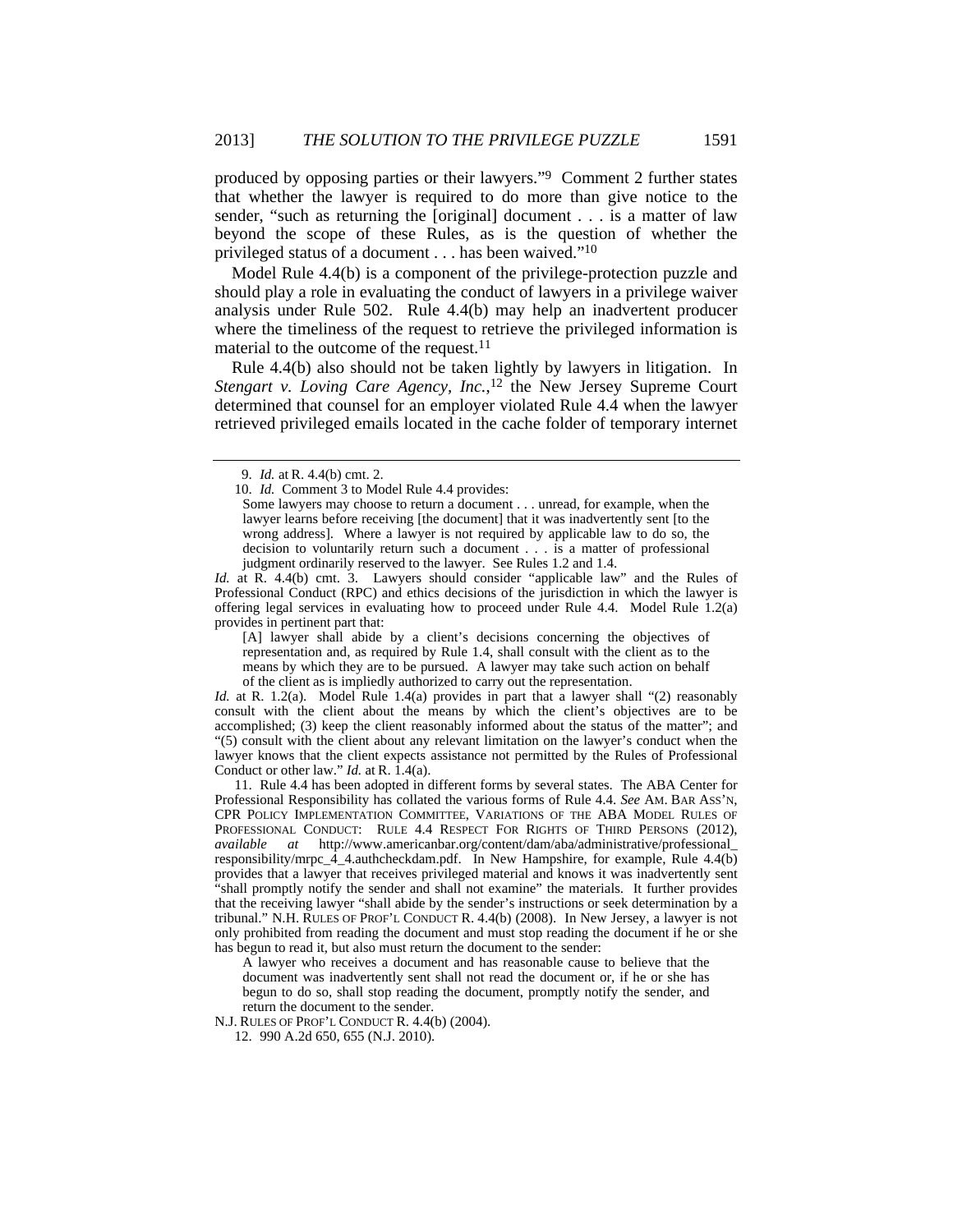files on a former employee's laptop's hard drive.13 The court held that counsel should have set aside the "arguably privileged messages once [counsel] realized they were attorney-client communications."<sup>14</sup> Counsel then erred by "failing either to notify its adversary or seek court permission before reading further."<sup>15</sup> The matter was remanded to determine what sanction to impose, including, potentially, disqualification.<sup>16</sup>

Federal Rule of Civil Procedure (FRCP) 26(b)(5)(B), adopted on December 1, 2006,<sup>17</sup> may help the inadvertent producer as well. It addresses the handling by a recipient of inadvertently produced privileged documents after the producing party provides notice of the mistaken production. Specifically, Rule  $26(b)(5)(B)$  provides that "if information produced in discovery is subject to a claim of privilege or of protection as trial-preparation material, the party making the claim may notify any party that received the information of the claim and the basis for it."18 In addition to giving notice, which, based on the committee note, should be in writing "unless the circumstances preclude it,"<sup>19</sup> the producing party must "preserve the information until the claim is resolved."<sup>20</sup>

Upon receipt of this notice, the receiving party is obliged to "promptly return, sequester, or destroy the specified information and any copies it has; must not use or disclose the information until the claim is resolved."21 Rule

 16. *Id.* at 666–67. The New Jersey Supreme Court issued this instruction to the trial court: "In deciding what sanctions to impose, the trial court should evaluate the seriousness of the breach in light of the specific nature of the e-mails, the manner in which they were identified, reviewed, disseminated, and used, and other considerations noted by the Appellate Division." *Id.* at 666. "As to plaintiff's request for disqualification, the court should also 'balance competing interests, weighing the need to maintain the highest standards of the profession against a client's right freely to choose his counsel.'" *Id.* (quoting Dewey v. R.J. Reynolds Tobacco Co., 536 A.2d 243 (N.J. 1988) (internal quotation marks omitted)). The Appellate Division had identified these considerations:

Stengart v. Loving Care Agency, Inc., 973 A.2d 390, 403 (N.J. Super. Ct. App. Div. 2009). 17. FED. R. CIV. P. 26(b)(5)(B).

 18. *Id.* The notice also must be more than perfunctory. The committee note explains that it must be "as specific as possible" in identifying the information inadvertently produced and must state the basis for the claim. *Id.* advisory committee's note. The notice also "should be sufficiently detailed so as to enable the receiving party and the court to understand the basis for the claim and to determine whether waiver has occurred." *Id.*

 <sup>13.</sup> *Id.* at 666 ("We find that the Firm's review of privileged e-mails between Stengart and her lawyer, and use of the contents of at least one e-mail in responding to interrogatories, fell within the ambit of *RPC* 4.4(b) and violated that rule.").

 <sup>14.</sup> *Id.*

 <sup>15.</sup> *Id.* The Court said there was no evidence of bad faith since the employer had a policy in place that provided that the employer could access employee emails. *Id.* "Nonetheless," the Court held, the law firm "should have promptly notified opposing counsel when it discovered the nature of the e-mails." *Id.*

<sup>[</sup>T]he content of the emails, whether the information contained in the emails would have inevitably been divulged in discovery that would have occurred absent [the Firm's] knowledge of the emails' content, and the nature of the issues that have been or may in the future be pled in either this or the related Chancery action.

 <sup>19.</sup> *Id.*

 <sup>20.</sup> FED. R. CIV. P. 26(b)(5)(B).

 <sup>21.</sup> *Id.*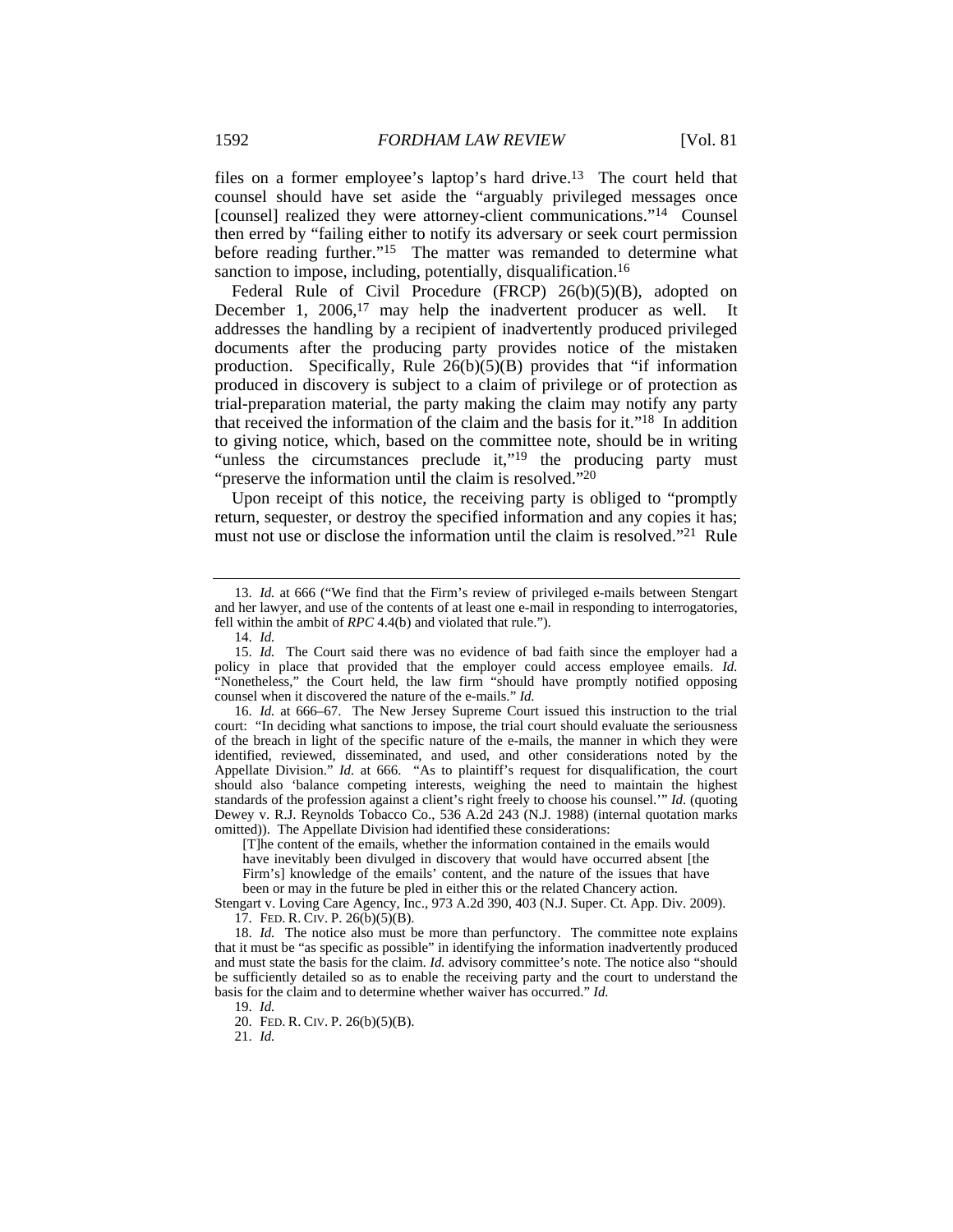$26(b)(5)(B)$  also provides that if the receiving party has already disclosed the information before being notified of the claim of privilege, it "must take reasonable steps to retrieve the information."22

The receiving party may "promptly present the information to the court under seal for a determination of the claim."<sup>23</sup> The committee note provides that in presenting the question to the district court, "the party may use the content of the information only to the extent permitted by the applicable law of privilege, protection for trial-preparation material, and professional responsibility."24

Rule  $26(b)(5)(B)$  does not give the producing party a time period within which to give notice of the production of privileged or protected documents. The Rule, by design, stays out of the battle of whether the producing party's delay in giving notice results in a waiver of the privilege or protection. The committee note states: "Courts will continue to examine whether a claim of privilege or protection was made at a reasonable time when delay is part of the waiver determination under the governing law."<sup>25</sup>

Some litigants seek to eliminate the risk of waiver or reduce the cost of a privilege review by entering into nonwaiver agreements by stipulation or through a court order. These agreements allow a producing party to "claw back" privileged documents inadvertently produced even after an opposing party has had a "quick peek" of the privileged documents.<sup>26</sup> FRCP  $26(f)(3)(D)$  supports this kind of agreement.<sup>27</sup> It provides that counsel, in the "meet and confer" session required under Rule 26, must consider whether they can agree that the court should enter an order protecting the right to assert any privilege or protection *after* production of the privileged or protected information.28 In making this change to Rule 26, the Advisory Committee suggested that parties consider use of "quick-peek" and "clawback" agreements to minimize the risk of a privilege waiver and to reduce the costs of litigation.29

 <sup>22.</sup> *Id.* The receiving party, in effect, must keep control over copies that have been made of the privileged or protected documents. In today's litigation world, where document copies can proliferate, that may not be an easy task.

 <sup>23.</sup> *Id.*

 <sup>24.</sup> *Id.* advisory committee's note.

 <sup>25.</sup> *Id.* In other words, it does not eliminate the disparity in waiver outcomes that, before the adoption of Rule 502, was dependent upon the law of the jurisdiction where the action happens to reside. *See infra* note 36 and accompanying text.

 <sup>26.</sup> *See infra* note 29 and accompanying text.

 <sup>27.</sup> FED. R. CIV. P. 26(b)(5)(D).

 <sup>28.</sup> *See id.* As noted above, privilege review costs are particularly concerning when electronically stored information is in issue because of, among others, the volume of such data; the propensity for e-mail to be forwarded to many parties; the operation of computer programs that retain drafts, editorial comments, and deleted data; or metadata.

<sup>29.</sup> FED. R. CIV. P. 26(b)(5)(B) advisory committee's note; *see, e.g.*, J.C. Assocs. v. Fid. & Guar. Ins. Co., No. 01-2437(RJL/JMF), 2005 WL 1570140, at \*2 (D.D.C. July 1, 2005) (where plaintiff sought claims files that defendant estimated might total 1.3 million, and plaintiff then focused on a geographic subset of 448, the magistrate judge proposed a quickpeek and clawback protective order and gave defendant ten days to determine whether it would surrender the 428 files on this basis); Zenith Elecs. Corp. v. WH-TV Broad. Corp.,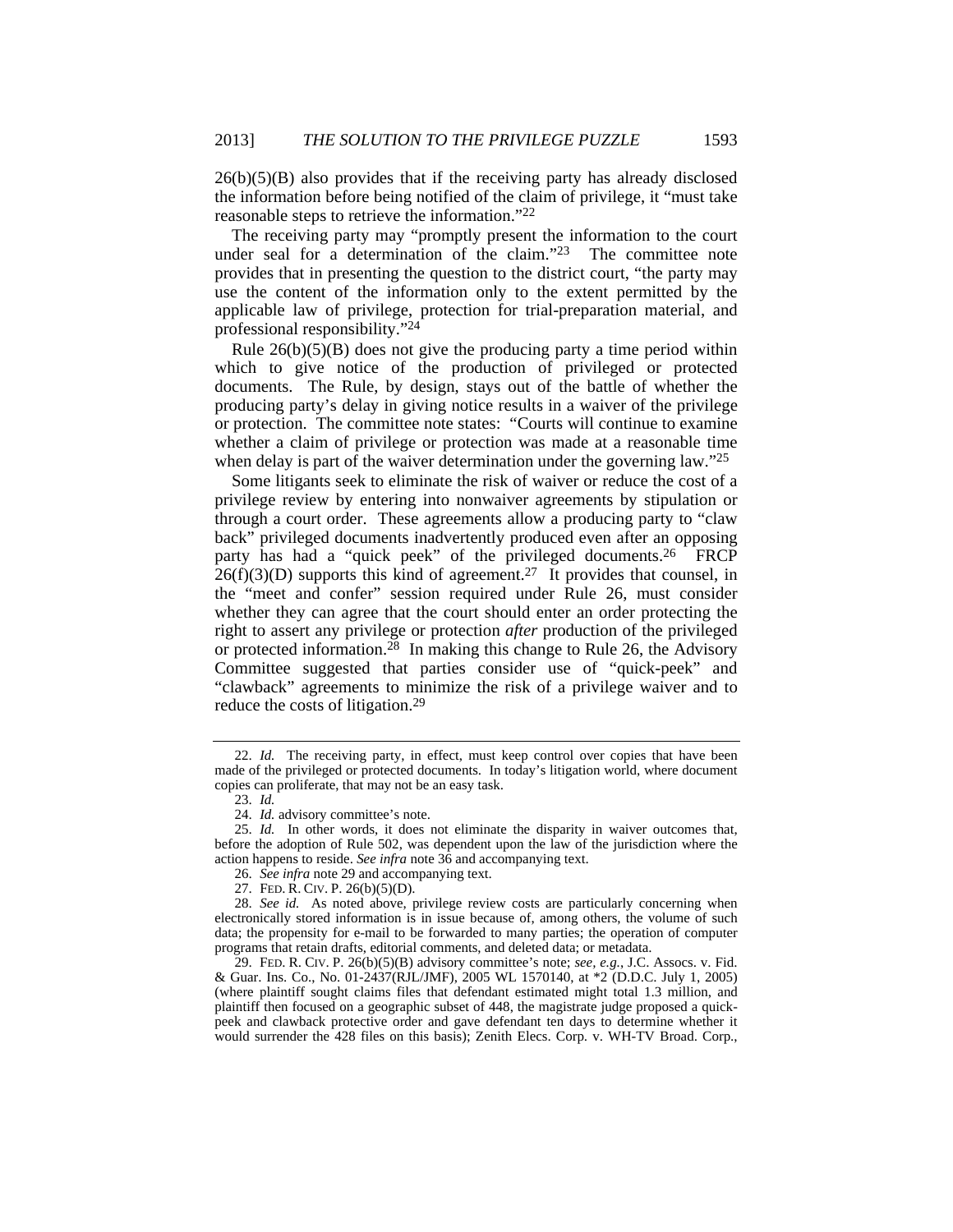However, while there may be sensible economic reasons to enter into such agreements, litigants still feared that the stipulation or court order precluding waiver was not applicable to third parties. In addition, litigants continued to seek uniformity in the law in the case of inadvertent production, especially regarding the scope of the waiver with respect to information concerning the same subject matter as the inadvertently produced information. Relief in both respects arrived in the form of Rule 502.

#### II. FEDERAL RULE OF EVIDENCE 502

In May 2007, the Advisory Committee on the Federal Rules of Evidence proposed Rule 502.30 It has two purposes: (1) to resolve the disparate lines of authority on inadvertent waiver, and (2) to respond to subject matter waiver claims where, to reduce privilege review costs, a disclosure of privileged information ("however innocent or minimal") has been made in a federal proceeding under a court order or to a federal agency.31 Rule 502 had to be approved by the Congress before it could go into effect.32On December 11, 2007, S. 2450 was introduced in the U.S. Senate to adopt Rule 502.33 The bill was passed by the Senate on February 27, 2008, approved by the House on September 8, 2008, and signed by the President on September 19, 2008.34 It became effective in all proceedings "commenced after the date of enactment" and "insofar as is just and practicable, in all proceedings pending" on the date of enactment.35

 30. For a thorough discussion of Rule 502's origins and the initial case law interpreting the rule, see Paul W. Grimm Lisa Yurwit Bergstrom & Matthew P. Kraeuter,, *Federal Rule of Evidence 502: Has It Lived Up to Its Potential?*, 17 RICH. J.L. & TECH. 8 (2011).

 31. *See* FED. R. EVID. 502 advisory committee's note; *see also* JUDICIAL CONF. OF THE UNITED STATES, COMM. ON RULES OF PRACTICE AND PROCEDURE, REPORT OF THE ADVISORY COMMITTEE ON EVIDENCE RULES 3–4 (2007); Letter from Lee H. Rosenthal, Chair, Committee on Rules of Practice and Procedure, to Patrick J. Leahy, Chairman, Senate Committee on the Judiciary (Sept. 26, 2007) [hereinafter Rosenthal Letter], *available at* http://www.uscourts.gov/uscourts/RulesAndPolicies/rules/Hill\_Letter\_re\_EV\_502.pdf.

32. *See* Rosenthal Letter, *supra* note 31, at 1.

 33. *S. 2450 (110th): A Bill To Amend the Federal Rules of Evidence To Address the Waiver of the Attorney-Client Privilege*, GOVTRACK.US, http://www.govtrack.us/congress/ bills/110/s2450 (last visited Feb. 15, 2013).

34. *Id.*

 35. Pub. L. No. 110-322, § 1(c), 122 Stat. 3537, 3538 (2008) (codified as amended at 28 U.S.C. app.). The explanatory note on Rule 502, prepared by the Advisory Committee on Evidence Rules, states that Rule 502 does not attempt "to alter federal or state law on whether a communication or information is protected under the attorney-client privilege or work product immunity as an initial matter. Moreover, while establishing some exceptions to waiver, the rule does not purport to supplant applicable waiver doctrine generally." FED. R. EVID. 502 advisory committee's note. The explanatory note also states that common-law waiver doctrines still may be applicable where there is no disclosure of privileged information or work product. *Id.* The Advisory Committee on Evidence Rules cited to cases involving an advice-of-counsel defense, Nguyen v. Excel Corp., 197 F.3d 200 (5th Cir. 1999), and an allegation of lawyer malpractice, Byers v. Burleson, 100 F.R.D. 436 (D.D.C. 1983).

No. 01 C 4366, 2003 WL 21911066, at \*4 (N.D. Ill. August 7, 2003) (clawback procedure ordered).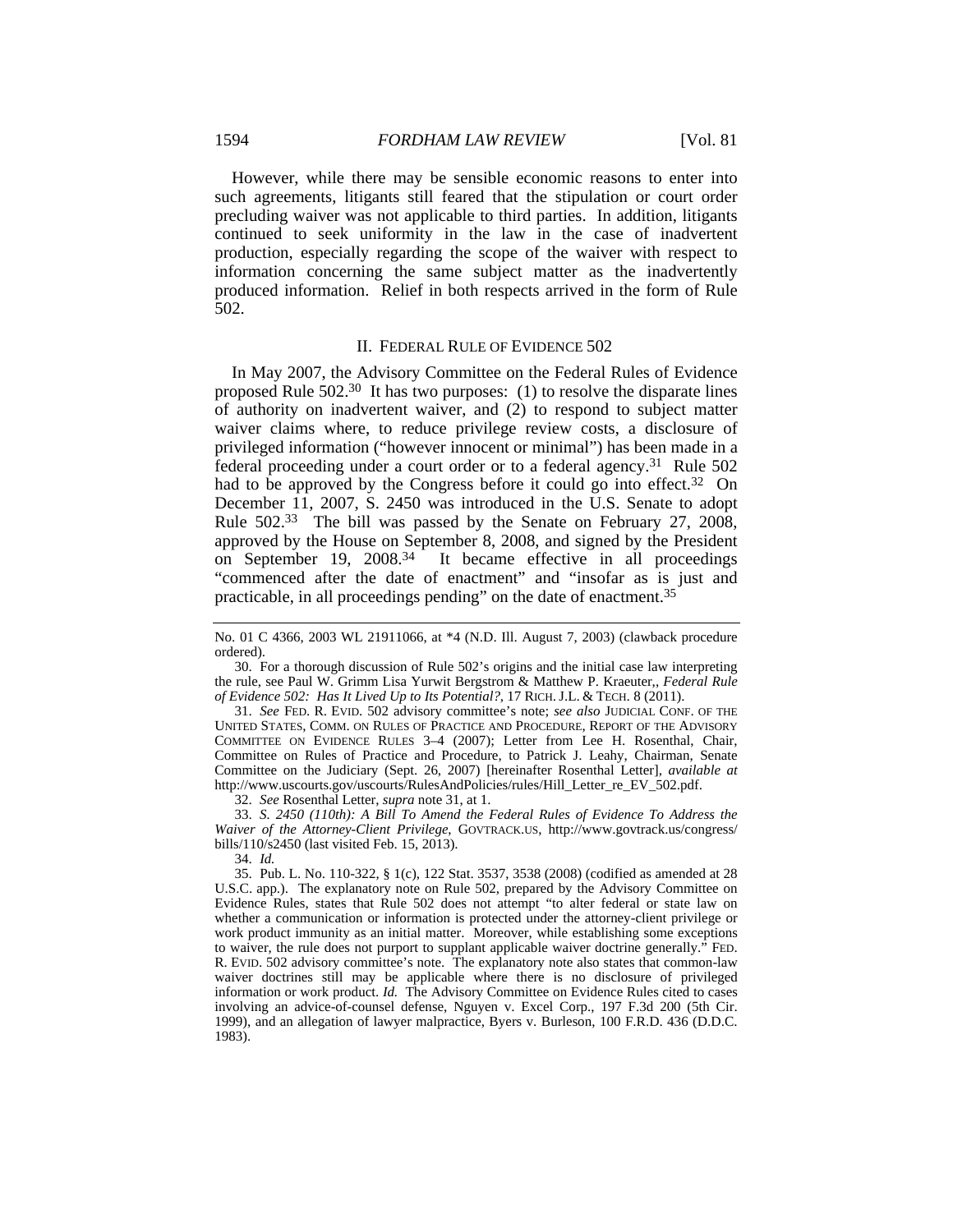Rule 502(a) provides that if a disclosure of privileged information is made in a federal proceeding or to a federal agency and "waives the attorney-client privilege or work-product protection," the waiver extends to an "undisclosed" communication or information (i.e., so-called subject matter waiver) in a federal or state proceeding<sup>36</sup> *only if* "(1) the waiver is intentional; (2) the disclosed and undisclosed communications or information concern the same subject matter; and (3) they ought in fairness to be considered together."37 In other words, for an inadvertent disclosure, subject matter waiver cannot occur at all under Rule 502(a).<sup>38</sup>

Rule 502(b) addresses disclosures generally in a federal proceeding or when made to a federal office or agency.<sup>39</sup> The inadvertent disclosure does *not* operate as a waiver in a federal *or a state*<sup>40</sup> proceeding if the holder of the privilege or work product protection "took reasonable steps to prevent [such a] disclosure"41 and the holder "promptly took reasonable steps to rectify the error," including (if applicable) following Rule  $26(b)(5)(B)$ , as discussed above.42 This is a fact-specific inquiry to be made on a case-by-

 38. The explanatory note to Rule 502(a) specifically states: "The rule rejects the result in *In re Sealed Case*, 877 F.2d 976 (D.C. Cir. 1989), which held that inadvertent disclosure of documents during discovery automatically constituted a subject matter waiver." FED. R. EVID. 502(a) advisory committee's note. I do not dwell on Rule 502(a) in this Essay, but its value to litigants cannot be underestimated since a properly framed Rule 502(d) order should eliminate any concern regarding subject matter waiver.

 39. The Advisory Committee on Evidence Rules recognized that the consequences of waiver and the related costs of pre-production privilege review can be just as great when disclosures are made "to offices and agencies as they are in litigation." FED. R. EVID. 502(b) advisory committee's note. Hence, Rule 502(b) covers federal offices or agencies and includes those acting in the course of their "regulatory, investigative or enforcement authority." *Id.* Illustratively, EPA's issuance of a Section 104(e) information request under the federal Superfund law, 42 U.S.C. § 9404(e) (2006), would be embraced by Rule 502(b).

 40. Under 28 U.S.C. § 2074(b), Rule 502 can only bind state courts if it is adopted by Congress.

41. FED. R. EVID. 502(b) advisory committee's note.

 42. FED. R. EVID. 502(b). The explanatory note to Rule 502(b) states that the Advisory Committee on Evidence Rules "opt[ed] for the middle ground" of the three lines of authority on when inadvertent disclosure represents a waiver. FED. R. EVID. 502(b) advisory committee's note. To put this statement in context, theretofore, courts reacted to inadvertent waiver of attorney-client privileged information and work product in three ways. Some courts had held that inadvertent production of a privileged communication is an irretrievable waiver: the First Circuit, District of Columbia Circuit, and the Federal Circuit adhered to this view. *See* Hopson v. Mayor of Balt., 232 F.R.D. 228, 235 & n.15 (D. Md. 2005). Other courts held that unless the disclosure of the privileged information was intentional or there

 <sup>36.</sup> The reference to a state proceeding here is designed, according to the explanatory note to Rule 502(a), to assure "protection and predictability" in that the federal rule on subject matter waiver will govern "subsequent state court determinations on the scope of the waiver" by the disclosure. FED. R. EVID. 502(a) advisory committee's note.

 <sup>37.</sup> FED. R. EVID. 502(a). The explanatory note to Rule 502(a) borrowed the language "ought in fairness" from Federal Rule of Evidence 106: "If a party introduces all or part of a writing or recorded statement, an adverse party may require the introduction, at that time, of any other part—or any other writing or recorded statement—that in fairness ought to be considered at the same time." FED. R. EVID. 106. The note explains that under both Rules, "a party that makes a selective, misleading presentation that is unfair to the adversary opens itself to a more complete and accurate presentation." FED. R. EVID. 502(a) advisory committee's note.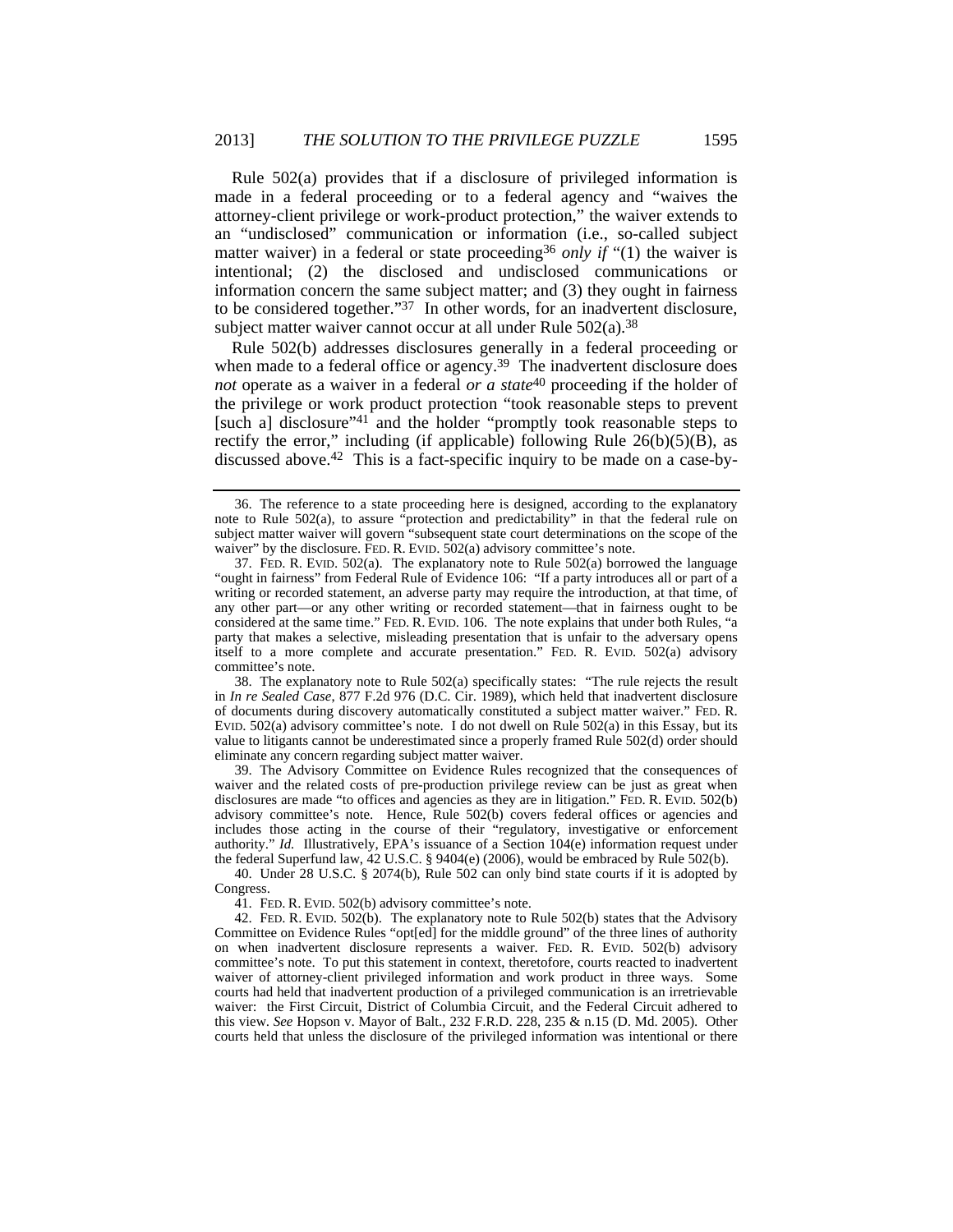case basis but demonstrates the value of promptly implementing Rule  $26(b)(5)(B)$  if it is applicable.

The explanatory note provides guidance to courts and counsel on the application of new Rule 502(b) and, in particular, its flexibility in an era when the volume of documents is measured not by banker's boxes but by gigabytes:

 Cases such as *Lois Sportswear, U.S.A., Inc. v. Levi Strauss & Co.*, 104 F.R.D. 103, 105 (S.D.N.Y. 1985) and *Hartford Fire Ins. Co. v. Garvey*, 109 F.R.D. 323, 332 (N.D. Cal. 1985), set out a multifactor test for determining whether inadvertent disclosure is a waiver. The stated factors (none of which is dispositive) are the reasonableness of precautions taken, the time taken to rectify the error, the scope of discovery, the extent of disclosure and the overriding issue of fairness. The rule does not explicitly codify that test, because it is really a set of non-determinative guidelines that vary from case to case. The rule is flexible enough to accommodate any of those listed factors. Other considerations bearing on the reasonableness of a producing party's efforts include the number of documents to be reviewed and the time constraints for production. Depending on the circumstances, a party that uses advanced analytical software applications and linguistic tools in screening for privilege and work product may be found to have taken "reasonable steps" to prevent inadvertent disclosure. The implementation of an efficient system of records management before litigation may also be relevant.<sup>43</sup>

The explanatory note to Rule 502(b) adds that a producing party need not engage in post-production review to determine whether a protected communication or information has been accidentally produced.44 However, the note continues, a producing party is required "to follow up on any obvious indications that a protected communication or information has been produced inadvertently."45

Rule 502(c) addresses disclosures generally made in state proceedings where the disclosure is not the subject of a state-court order concerning waiver. The disclosure does *not* operate as a waiver in a Federal proceeding as long as the disclosure: "(1) would not be a waiver under this rule if it had been made in a federal proceeding; or (2) is not a waiver under the law of the State where the disclosure occurred."46 The explanatory note to Rule 502(c) states that the Evidence Rules Advisory Committee elected to have

44. *Id.*

was gross negligence, there was no waiver. The Eighth Circuit and a number of district courts adopted this approach. *Id.* at 235–36. The remaining courts that addressed the topic took a middle ground. They looked at the facts to determine the circumstances of the disclosure and they evaluated the reaction of the producing party to the discovery of the production. Under prior case law, the more careless the production and the more dilatory the response to obtain return of privileged information, the more likely a court determined the privilege was waived. *Id.* at 236.

 <sup>43.</sup> FED. R. EVID. 502(b) advisory committee's note.

 <sup>45.</sup> *Id.*

 <sup>46.</sup> FED. R. EVID. 502(c).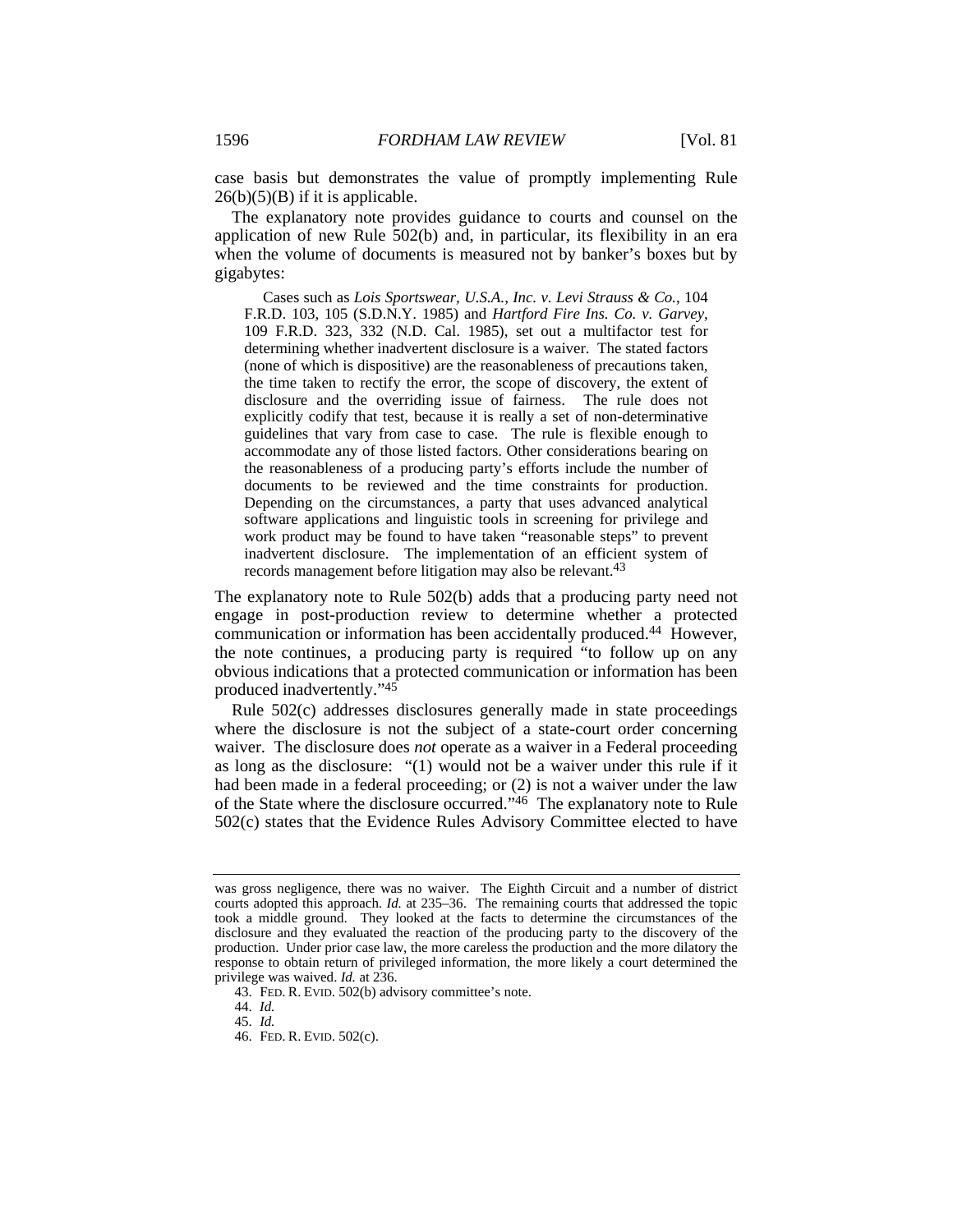courts "apply the law that is most protective of privilege and work product"<sup>47</sup>:

If the state law is more protective (such as where the state law is that an inadvertent disclosure can never be a waiver), the holder of the privilege or protection may well have relied on that law when making the disclosure in the state proceeding. Moreover, applying a more restrictive federal law or waiver could impair the state objective of preserving the privilege or work-product protection for disclosures made in state proceedings. On the other hand, if the federal law is more protective, applying the state law of waiver to determine admissibility in federal court is likely to undermine the federal objective of limiting the costs of production.48

Rule 502(c) specifically does not address the enforceability in a federal proceeding of a state-court order protecting the confidentiality of documents produced. The explanatory note to Rule 502(c) said that it was unnecessary to do so because "a state court order finding no waiver in connection with a disclosure made in a state court proceeding is enforceable under existing law in subsequent federal proceedings."49 In view of this statement, parties in state-court proceedings seeking disclosure protection unquestionably should obtain state-court confidentiality orders.

I discuss Rule 502(d) in greater depth later, but for this descriptive narrative, Rule 502(d) addresses the binding effect of a federal district court order on nonwaiver. It provides in full: "A federal court may order that the privilege or protection is not waived by disclosure connected with the litigation pending before the court—in which event the disclosure is also not a waiver in any other federal or state proceeding."50 This language gives force to a nonwaiver order approving a clawback procedure. Party agreement is not necessary to enforce a 502(d) order, but any party agreeing to a clawback of privileged or protected documents or information will also want to have the court enter a 502(d) order.

*Id.* advisory committee's note.

 <sup>47.</sup> *Id.* advisory committee's note.

 <sup>48.</sup> *Id.*

 <sup>49.</sup> FED. R. EVID. 502(c). The Evidence Rules Advisory Committee relied upon 28 U.S.C. § 1738, which provides that state judicial proceedings "shall have the same full faith and credit in every court within the United States . . . as they have by law or usage in the courts of such State . . . from which they are taken," and *Tucker v. Ohtsu Tire & Rubber Co.*, 191 F.R.D. 495, 499 (D. Md. 2000), which the explanatory note characterizes as "noting that a federal court considering the enforceability of a state confidentiality order is 'constrained by principles of comity, courtesy, and . . . federalism.'" FED. R. EVID. 502(c) advisory committee's note.

 <sup>50.</sup> FED. R. EVID. 502(d). The explanatory note to Rule 502(d) states that this provision does not allow a federal court to enter an order determining the waiver effects of a separate disclosure of the same information in other proceedings, state or federal. If a disclosure has been made in a state proceeding (and is not the subject of a state-court order on waiver), then subdivision (d) is inapplicable. Subdivision (c) would govern the federal court's determination whether the state-court disclosure waived the privilege or protection in the federal proceeding.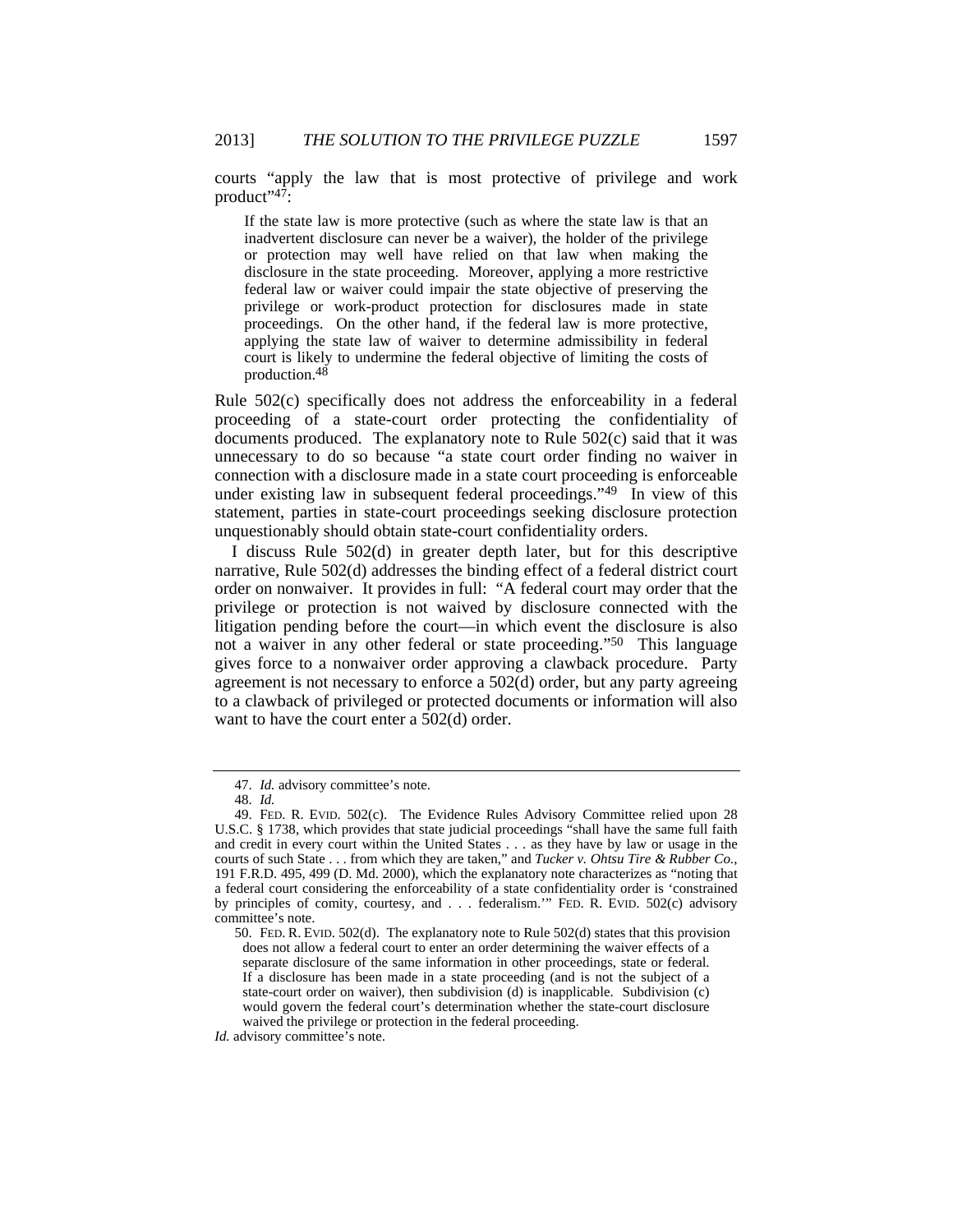Rule 502(e) requires that to be binding on third parties, agreements among parties on the effect of disclosure must be incorporated into a court order.51

Rule 502(f) identifies the breadth of Rule 502's protections and, in particular, with respect to state proceedings. It provides in full:

Notwithstanding Rules 101 and 1101,<sup>52</sup> this rule applies to State proceedings and to federal court-annexed and federal court-mandated arbitration proceedings,<sup>53</sup> in the circumstances set out in the rule. And notwithstanding Rule 501, this rule applies even if state law provides the rule of decision.54

The final subdivision of Rule 502, Rule  $502(g)$ ,  $55$  in subparagraph (1) defines attorney-client privilege as "the protection that applicable law provides for confidential attorney-client communications," and in subparagraph (2) defines "work-product protection" as the protection "that applicable law provides for tangible material (or its intangible equivalent) prepared in anticipation of litigation or for trial."56

Let me offer this illustration of the interplay of these various rules. If a lawyer receives an inadvertently produced privileged document, under Model Rule 4.4(b), the lawyer should "promptly" notify the sender. If the sender discovers the inadvertent production first in a federal proceeding, FRCP  $26(b)(5)(B)$  should result in notice and resolution of the claim of waiver by the district court. Rule 502(b) would then provide a uniform rule of law to determine if a waiver has occurred. Parties that wish to address the potential of inadvertent production upfront should ask the district court

 53. The explanatory note states that Rule 502(f) "is not intended to raise an inference about the applicability of any other rule of evidence in arbitration proceedings more generally." FED. R. EVID. 502(f) advisory committee's note.

 <sup>51.</sup> FED. R. EVID. 502(e).

 <sup>52.</sup> Rule 101 says that the Rules apply to proceedings in the courts of the United States to the extent and with the exceptions in Rule 1101. Rule 1101 lists, among other things, the federal court jurisdictions in which the Rules of Evidence apply. *See* FED. R. EVID. 101; FED. R. EVID. 1101. The explanatory note states that Rule  $502(f)$  "is intended to resolve any potential tension between the provisions of Rule 502 that apply to state proceedings and the possible limitations on the applicability of the Federal Rules of Evidence otherwise provided by Rules 101 and 1101." FED. R. EVID. 502(f) advisory committee's note.

 <sup>54.</sup> FED. R. EVID. 502(f). According to the explanatory note, "[t]he costs of discovery can be equally high for state and federal causes of action, and the rule seeks to limit those costs in all federal proceedings, regardless of whether the claim arises under state or federal law. Accordingly, the rule applies to state law causes of action brought in federal court." *Id.* advisory committee's note.

 <sup>55.</sup> The Advisory Committee considered an additional paragraph in Rule 502 on selective waiver—where a cooperating entity provides a government agency with privileged information without waiver as to third parties. It was too controversial to include in Rule 502, but the Advisory Committee provided draft language on selective waiver for Congress to consider. *See* JUDICIAL CONF. OF THE UNITED STATES, *supra* note 31, at 4. Congress did not act on this proposal in adopting Rule 502.

<sup>56.</sup> FED. R. EVID.  $502(g)$ . The explanatory note adds that the operation of waiver by disclosure as applied to other evidentiary privileges "remains a question of federal common law." *Id.* 502(g) advisory committee's note. The rule also does not apply to the Fifth Amendment privilege against self-incrimination. *Id.*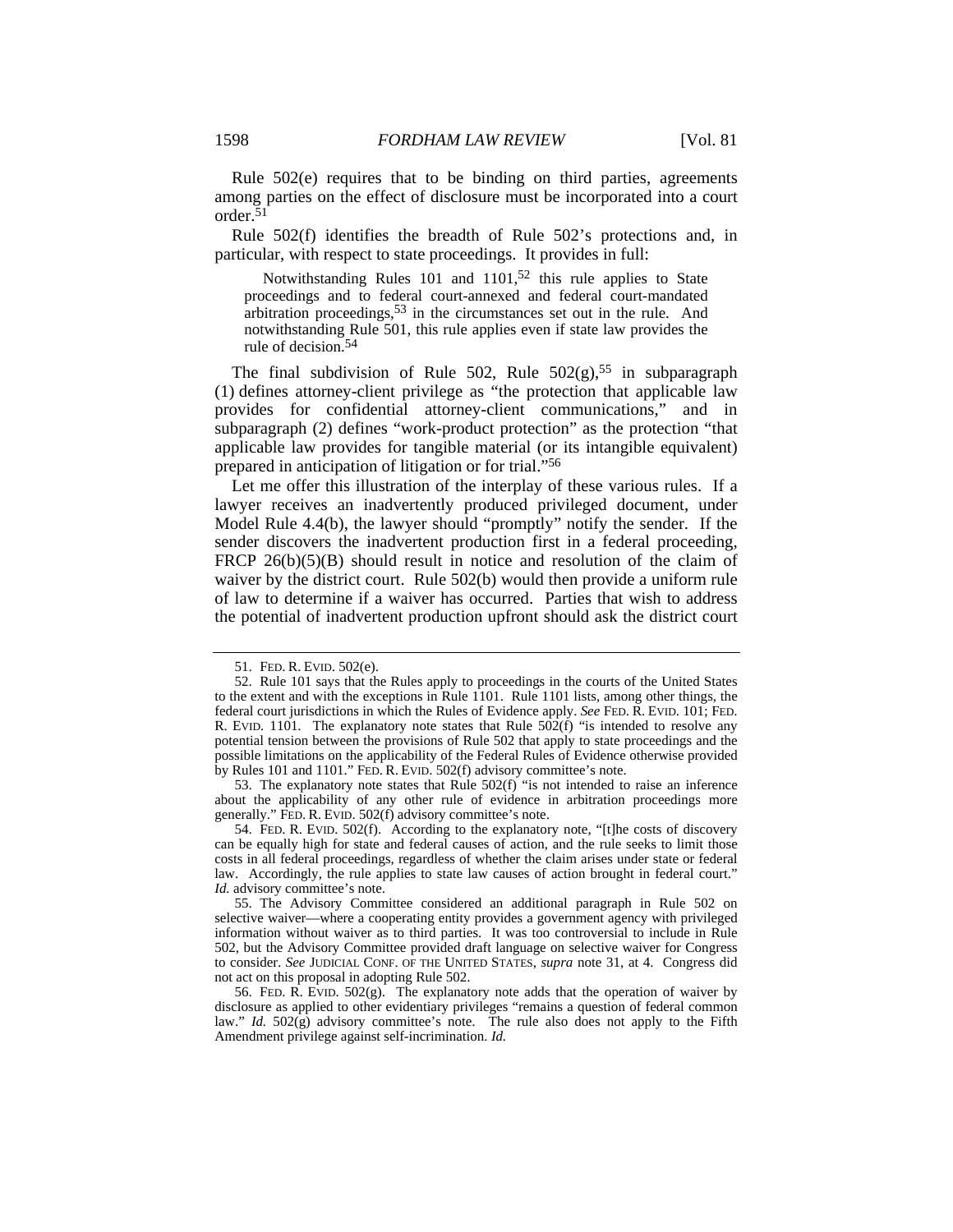to enter a Rule 502(d) order to protect the parties from claims of privilege waiver by parties within the litigation or by third parties. Under Rule 502(a), only an intentional waiver can result in subject matter waiver if fairness dictates such an outcome and undisclosed information concerns the same subject matter. Finally, parties are advised to obtain confidentiality orders in state court to best protect themselves from waiver claims in federal proceedings, although Rule 502(c) may still offer protection if its terms are satisfied.57

With this background, let me more sharply juxtapose Rule 502(b) and Rule 502(d) by looking at decisions under each Rule. Prudent litigators will quickly realize that there is no reason to put clients unnecessarily at risk of a claim of waiver or even of the need to expend resources and time to defend against a claim of waiver by eschewing a Rule 502(d) order. They will also see that there is no client risk to utilizing a properly framed Rule 502(d) order, while there is considerable client risk in failing to have one.

#### III. RULE 502(B) DECISIONS: INADVERTENCE IS IN THE EYES OF THE BEHOLDER—AND THAT'S TREACHEROUS

The failure to have a Rule 502(d) order puts litigators in Model Rule 1.6 jeopardy. A discussion of just a few decisions demonstrates why thoughtful litigators will pay more attention to entry of Rule 502(d) orders.

In *Ceglia v. Zuckerberg*, 58 the plaintiff argued that a privileged email dated March 6, 2011, had been inadvertently produced and sought the return or destruction of the email and any copies of the email.<sup>59</sup> In response, the defendant invoked Rule 502(b), arguing that the privilege had been waived.<sup>60</sup>

Plaintiff's counsel, Argentieri, was in California but needed a document from his computer in his office in Hornell, New York.<sup>61</sup> So he retained an information technology expert, Flaitz, to recover the document, a PDF file labeled "Lawsuit Overview."62 Flaitz was instructed to produce the file to defendants' digital forensic consulting firm on December 16, 2011.63 The Lawsuit Overview file was an attachment to a March 6 email.<sup>64</sup> Flaitz explained in a declaration that he inadvertently copied both the March 6 email and the attachment and burned them onto a CD that he gave to Argentieri's secretary who then, "[u]pon information and belief," forwarded

 <sup>57.</sup> The form of a state confidentiality order is not the subject of this Essay, but there is no reason why a state court confidentiality order could not include a statement that the order is intended, at least in part, to achieve the protection offered by Rule 502(a) with respect to subject matter waiver, as well as the full protection from waiver offered by Rule  $502(d)$ .

 <sup>58.</sup> No. 10-CV-00569A(F), 2012 WL 1392965 (W.D.N.Y. Apr. 19, 2012).

 <sup>59.</sup> *Id.* at \*2.

 <sup>60.</sup> *Id.*

 <sup>61.</sup> *Id.* at \*8.

 <sup>62.</sup> *Id.*

 <sup>63.</sup> *Id.* at \*7.

 <sup>64.</sup> *Id.*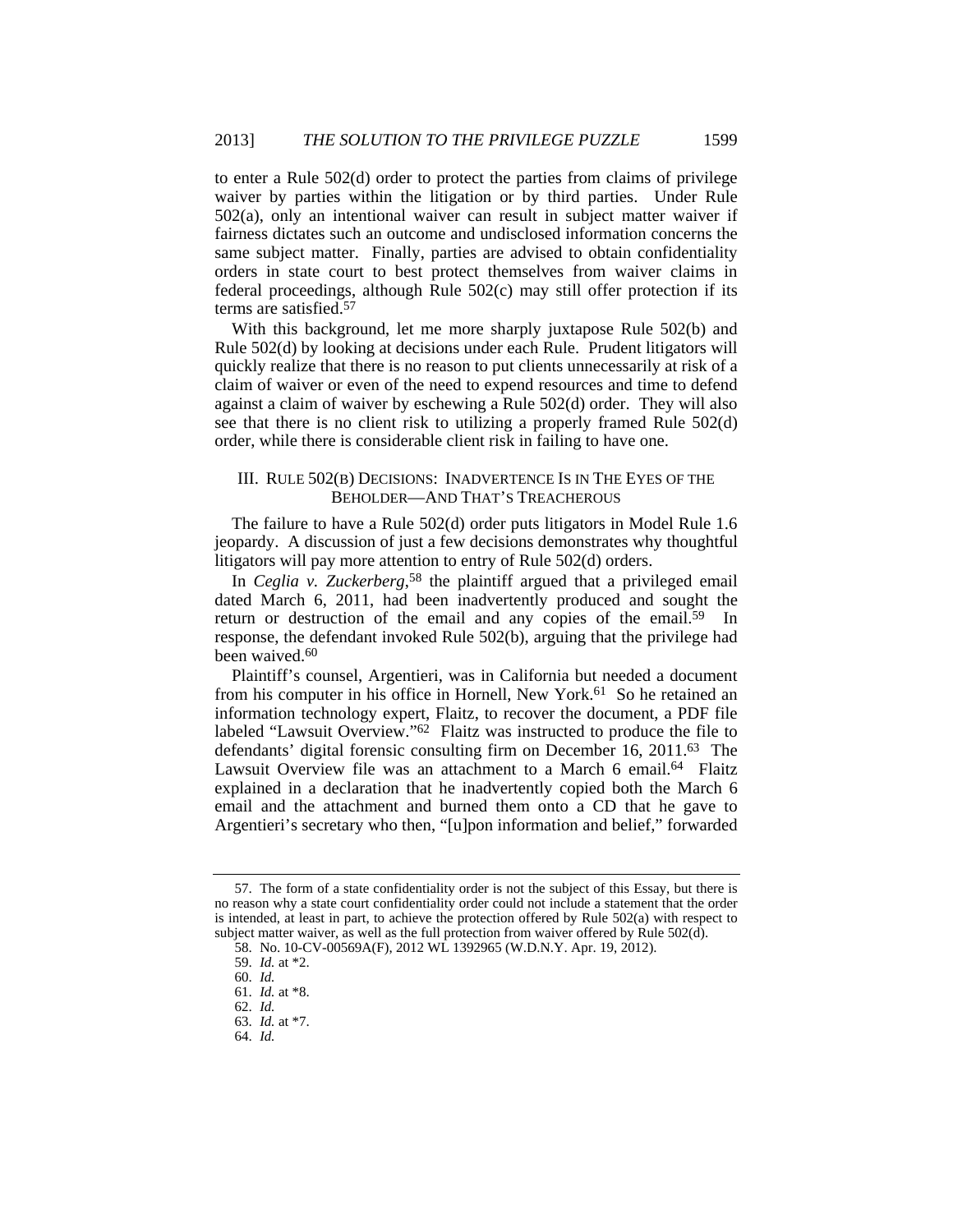the CD to defendants' consultant.65 Argentieri provided a declaration in which he stated he instructed Flaitz to copy only the attachment.<sup>66</sup> Flaitz apparently did not contest that he was so instructed.67

Defendants' consultant, however, had received the Lawsuit Overview file and the March 6 email not by a CD, but by an email received on December 16, 2011.68 This transmittal email had been originally sent from Argentieri's Gmail account and was forwarded by Flaitz to defendants' consultant, who added in his declaration that he never received a CD.69 Defendants' consultant also, on January 4, 2012, produced the transmittal email to all parties, effectively putting plaintiffs on notice of the production of the privileged email.70 Plaintiff's first request to return or destroy the March 6 email was not made, however, until March 12, 2012, or more than two months later.71

The magistrate judge identified the components of Rule  $502(b)^{72}$  but then relied on pre–Rule 502 case law to establish the following test to evaluate waiver: "The burden is on the party claiming a communication is privileged to demonstrate it 'took reasonable steps to prevent' any inadvertent disclosure, tried to remedy such disclosure immediately, and that the opposing party will not be unduly prejudiced by a protective order."73 The plaintiff failed to meet this burden. As to the reasonableness of the steps taken to prevent the inadvertent disclosure, the district court held that Argentieri erred by failing to have Flaitz forward to him first whatever documents Flaitz retrieved from the Hornell, New York office.<sup>74</sup> If the retrieval of documents from Argentieri's computer was that important, the court held that Argentieri should have supervised it himself, also adding that Argentieri had not proffered any explanation why his presence in New York was not possible.75 Plaintiff also did not offer any explanation from Argentieri's secretary regarding the CD Flaitz said he had burned.76

As to the immediacy of remedial action, the magistrate judge observed that "generally" a producing party must request the return or destruction of

73. *Id.* at \*8 (quoting Chapel Park Villa, Ltd. v. Travelers Ins. Co., No. 02-CV-407F, 2006 WL 2827867, at \*5 (W.D.N.Y. Sept. 29, 2006)).

 <sup>65.</sup> *Id.* at \*8.

 <sup>66.</sup> *Id.* at \*7.

 <sup>67.</sup> *See id.*

 <sup>68.</sup> *Id.*

 <sup>69.</sup> *Id.*

 <sup>70.</sup> *See id.* There is no indication in the opinion that Rule 4.4 was the basis for the notice. New York's Rule of Professional Conduct (RPC) 4.4(b) is identical to Model Rule 4.4(b). *Compare* N.Y. RULES OF PROF'L CONDUCT R. 4.4(b) (2012), *with* MODEL RULES OF PROF'L CONDUCT R. 4.4(b) (2012).

 <sup>71.</sup> *Ceglia*, 2012 WL 1392965, at \*9.

 <sup>72.</sup> *Id.* at \*8 ("The privilege will not be waived if (1) the disclosure is inadvertent; (2) the privilege holder took reasonable steps to prevent disclosure; and (3) the privilege holder took reasonable steps to rectify the error.").

 <sup>74.</sup> *Id.*

 <sup>75.</sup> *Id.*

 <sup>76.</sup> *Id.*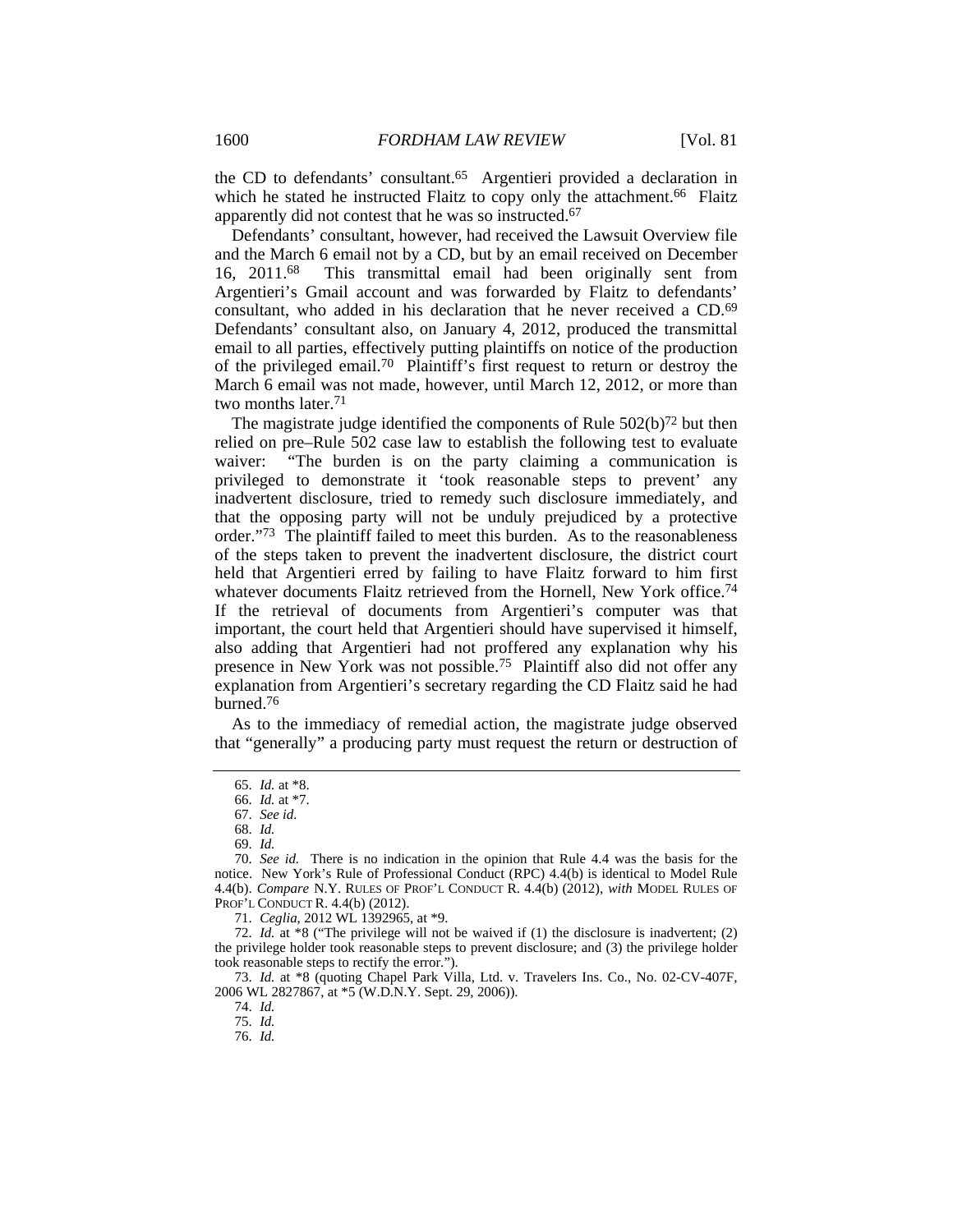inadvertently produced privileged documents "within days after learning of the disclosure."77 The plaintiff's delay until March 12, 2012, more than two months later, was too long, the court held.78

The magistrate judge then added that the plaintiff failed to meet its burden of showing that the defendants would not suffer prejudice if no waiver was found: "Plaintiff has utterly failed to offer any explanation demonstrating that protecting belated protection of the March 6, 2011 email will not be unduly prejudicial to Defendants."<sup>79</sup>

*Inhalation Plastics, Inc. v. MedexCardio Pulmonary Inc.*, 80 involved the inadvertent production of less than 347 pages of privileged documents out of a production of 85,000 pages of documents that occurred in phases.81 A May 30, 2011 production was in issue.<sup>82</sup> IPI successfully demonstrated that Medex had waived the privilege.<sup>83</sup>

The magistrate judge began the waiver analysis by quoting the text from Rule 502(b) but then identified the following five factors for consideration in a waiver determination: "(1) the reasonableness of precautions taken in view of the extent of document production, (2) the number of inadvertent disclosures, (3) the magnitude of the disclosure, (4) any measures taken to mitigate the damage of the disclosures, and (5) the overriding interests of justice."84 The court recognized that this multifactor test is not a mandatory test under Rule 502(b), but instead "serves to guide a court's analysis when appropriate under the particular circumstances of each case."85 Nonetheless, the court proceeded to evaluate each factor.

As to the reasonableness of the steps taken to prevent the disclosure of privileged documents, Medex told the court that there were several levels of review by attorneys, who "isolated the privileged documents."86 The magistrate judge was not persuaded. The court explained that Medex did

80. No. 2:07-CV-116, 2012 WL 3731483 (S.D. Ohio Aug. 28, 2012).

 81. Medex sought privilege status for 347 pages of documents. *Id.* at \*2–3. The magistrate judge determined that only some of the documents were privileged. *Id.*

82. *Id.* at \*1.

83. *Id.* at \*6.

 84. *Id.* at \*3 (quoting Evenflo Co. v. Hantec Agents Ltd., No. 3-:05-CV-346, 2006 WL 2945440, at \*6 (S.D. Ohio Oct. 13, 2006)).

 85. *Id.* (quoting N. Am. Rescue Prods., Inc., v. Bound Tree Med., LLC, No. 2:08-cv-101, 2010 WL 1873291, at \*6 (S.D. Ohio May 10, 2010)).

86. *Id.* at \*4.

 <sup>77.</sup> *Id.* at \*9; *see also* U.S. Fid. & Guar. Co. v. Braspetro Oil Servs. Co., Nos. 97Civ.6124 (JGK)(THK), 98Civ.3099 (JGK)(THK), 2000 WL 744369, at \*6 (S.D.N.Y. June 8, 2000) (one-day delay in making request represented prompt action); Aramony v. United Way of Am., 969 F. Supp. 226, 237 (S.D.N.Y. 1997) (same); Ga.-Pac. Corp. v. GAF Roofing Mfg. Co., No. 93 Civ. 5125 (RPP), 1995 WL 117871, at \*2 (S.D.N.Y. Mar. 20, 1995) (two-day delay was timely).

 <sup>78.</sup> *See Ceglia*, 2012 WL 1392965, at \*9.

 <sup>79.</sup> *Id.* It is not clear what the court meant by this statement. The email had identified a person, Holmberg, who prepared the Lawsuit Overview. That was significant because the court had earlier required the plaintiff to identify every person who had possession of the Lawsuit Overview. Holmberg had not been identified. If this was the basis of the prejudice, however, it was not explained why the defendants were "unduly prejudiced" by the failure to identify Holmberg earlier.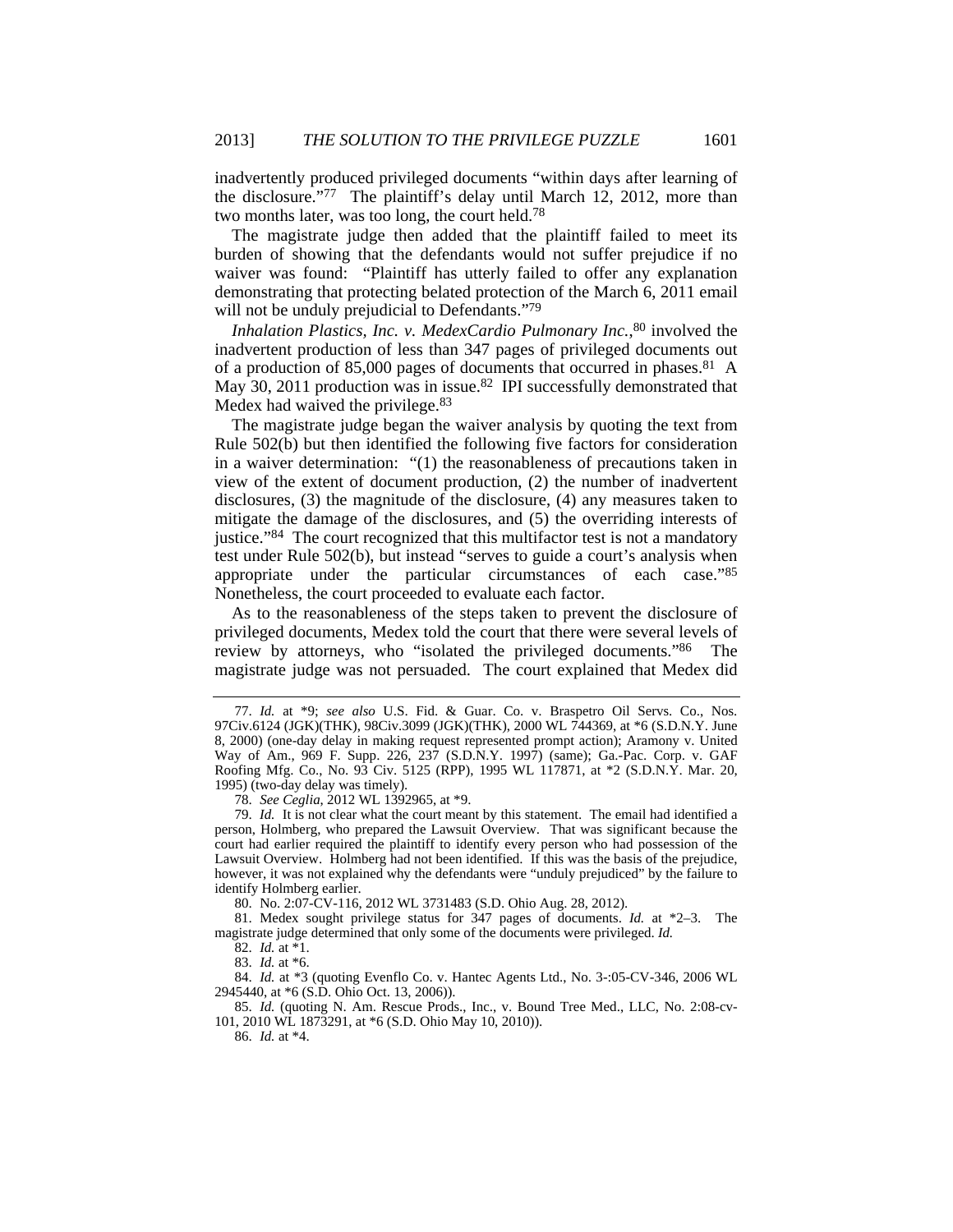not specify who reviewed the production in question, the steps taken to review the documents for privilege, and whether the May 30, 2011 production was different from prior productions.87 It also did not produce a privilege log despite the fact that its declarations stated that "several layers of attorneys" had "isolated" privileged documents.88 This misfeasance amounted to a failure to establish that reasonable precautions were taken to prevent an inadvertent disclosure.89

The May 30, 2011 production consisted of 7,500 pages.<sup>90</sup> Thus, the 347 pages claimed to be privileged represented 4.6 percent of this production.<sup>91</sup> Once again, the declaration that several layers of attorneys reviewed this production came back to haunt Medex.92 The court observed that this was a high percentage of privileged documents given this assertion by Medex.<sup>93</sup>

What is meant by the third of the court's factors: the "magnitude of disclosure"? Again emphasizing Medex's assertion that several layers of attorneys reviewed the production, the court explained why the magnitude of the disclosure was high:

 The documents disclosed in the May 30 production were essentially complete documents consisting of legal memoranda, emails and email attachments. The number of privileged documents that were disclosed was significant, those documents were not marked as confidential and no privilege log was provided with the disclosed documents. More importantly, the documents appear to be relevant to IPI's claims and IPI has attempted to use them in depositions. These considerations all suggest that the magnitude of the disclosure was high.<sup>94</sup>

In Rule 502(b) terms, Medex had acted quickly to rectify the disclosure. It learned of the disclosure when IPI sought to use the documents in depositions.95 It immediately demanded return of the documents.96 Yet, adding another gloss to Rule 502, the magistrate judge faulted Medex for failing to follow FRCP 26(b)(5)(B), which, the court said, required that Medex give notice to IPI, identify the privileged information, and state the basis for the claim of privilege. $97$  Instead, Medex gave IPI notice that it intended to assert a claim of privilege, and that the documents "might

 95. *Id.* at \*1. There was no discussion in the opinion of Ohio RPC 4.4(b), which reads the same as Model Rule 4.4(b). *Compare* OHIO RULES OF PROF'L CONDUCT R. 4.4(b) (2012), *with* MODEL RULES OF PROF'L CONDUCT R. 4.4(b) (2012).

 <sup>87.</sup> *Id.*

 <sup>88.</sup> *Id.*

 <sup>89.</sup> *Id.* 90. *Id.*

 <sup>91.</sup> *Id.*

 <sup>92.</sup> *Id.*

 <sup>93.</sup> *Id.*; *see also* Evenflo Co. v. Hantec Agents Ltd., No. 3-:05-CV-346, 2006 WL 2945440, at \*6 (S.D. Ohio Oct. 13, 2006) (134 pages out of 10,085 pages resulted in a waiver); Dyson v. Amway Corp., No. G88-CV-60, 1990 WL 290683, at \*3 (W.D. Mich. Nov. 15, 1990) (93 documents out of 15,000 documents resulted in a waiver).

 <sup>94.</sup> *Inhalation Plastics*, 2012 WL 3731483, at \*4.

 <sup>96.</sup> *Inhalation Plastics*, 2012 WL 3731483, at \*5.

 <sup>97.</sup> *Id.*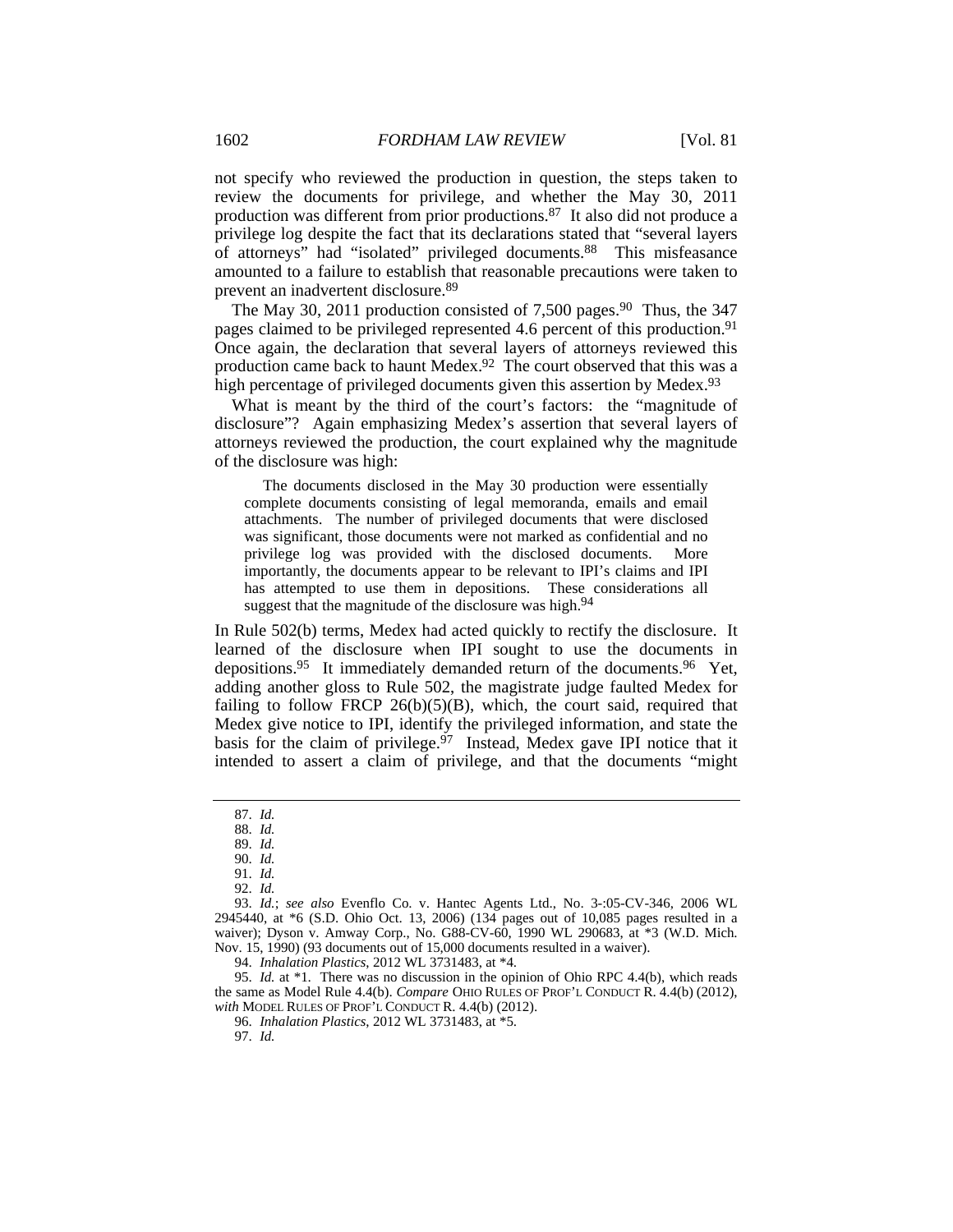contain" privileged communications that were inadvertently produced.98 It failed to identify any documents that were privileged and, as the court had repeatedly noted, had failed to generate a privilege log.99 Medex also failed to state "a basis for the claimed privilege."100 The court noted that "[c]onsideration of Medex's inaction and failure to comply with Rule 26 leads to the conclusion that Medex failed to take adequate measures to rectify or mitigate the damage of the disclosures."101

Finally, much like the "undue prejudice" factor in *Ceglia*, the court held that the "interests of justice" factor favored IPI, because: (1) Medex did not specify a particular document that it claimed was privileged; (2) had not produced a privilege log; and (3) did not comply with Rule  $26(b)(5)(B)$ .<sup>102</sup> On the other hand, IPI relied on the disclosures as evidenced by the "extent of the disclosure" and the "relevance of the information disclosed," as well as IPI's attempt to use the disclosures in depositions of three individuals.103 The court concluded that "[t]hese factors, combined with Medex's relatively weak response in its attempts to rectify the claimed inadvertent disclosure, suggest that the interests of justice militate in favor of IPI."104

The court in *Thorncreek Apartments III, LLC v. Village of Park Forest*<sup>105</sup> also found a waiver. The discovery process at issue involved a keyword search for documents on backup tapes by the defendant.<sup>106</sup> The village's vendor, Kroll, placed the documents retrieved in an online database accessible only to counsel for the village, who then reviewed them for responsiveness and privilege.107 The village said that its attorney reviewers labeled every document in the database as responsive, nonresponsive, or privileged.108 On a rolling basis, Kroll then placed responsive documents into a database available to plaintiff's counsel.109 To assuage plaintiff's concerns about the village's decisions, the database was structured to allow plaintiff's counsel to see documents that had been marked as nonresponsive.110

Production then occurred over a seven-month period through October 2009.111 Within this time frame, the village did not produce a privilege log and its counsel told plaintiff's counsel that it was not withholding any documents.112 At a December 10, 2009 deposition, plaintiff sought to use

 <sup>98.</sup> *Id.*

 <sup>99.</sup> *Id.* 100. *Id.*

 <sup>101.</sup> *Id.*

 <sup>102.</sup> *Id.*

 <sup>103.</sup> *Id.*

 <sup>104.</sup> *Id.*

 <sup>105.</sup> Nos. 08 C 1225, 08-C-0869, 08-C-4303, 2011 WL 3489828 (N.D. Ill. Aug. 9, 2011).

 <sup>106.</sup> *Id.* at \*1.

 <sup>107.</sup> *Id.* 108. *Id.*

 <sup>109.</sup> *Id.* at \*2.

 <sup>110.</sup> *Id.* at \*1.

 <sup>111.</sup> *Id.* at \*2.

 <sup>112.</sup> *Id.*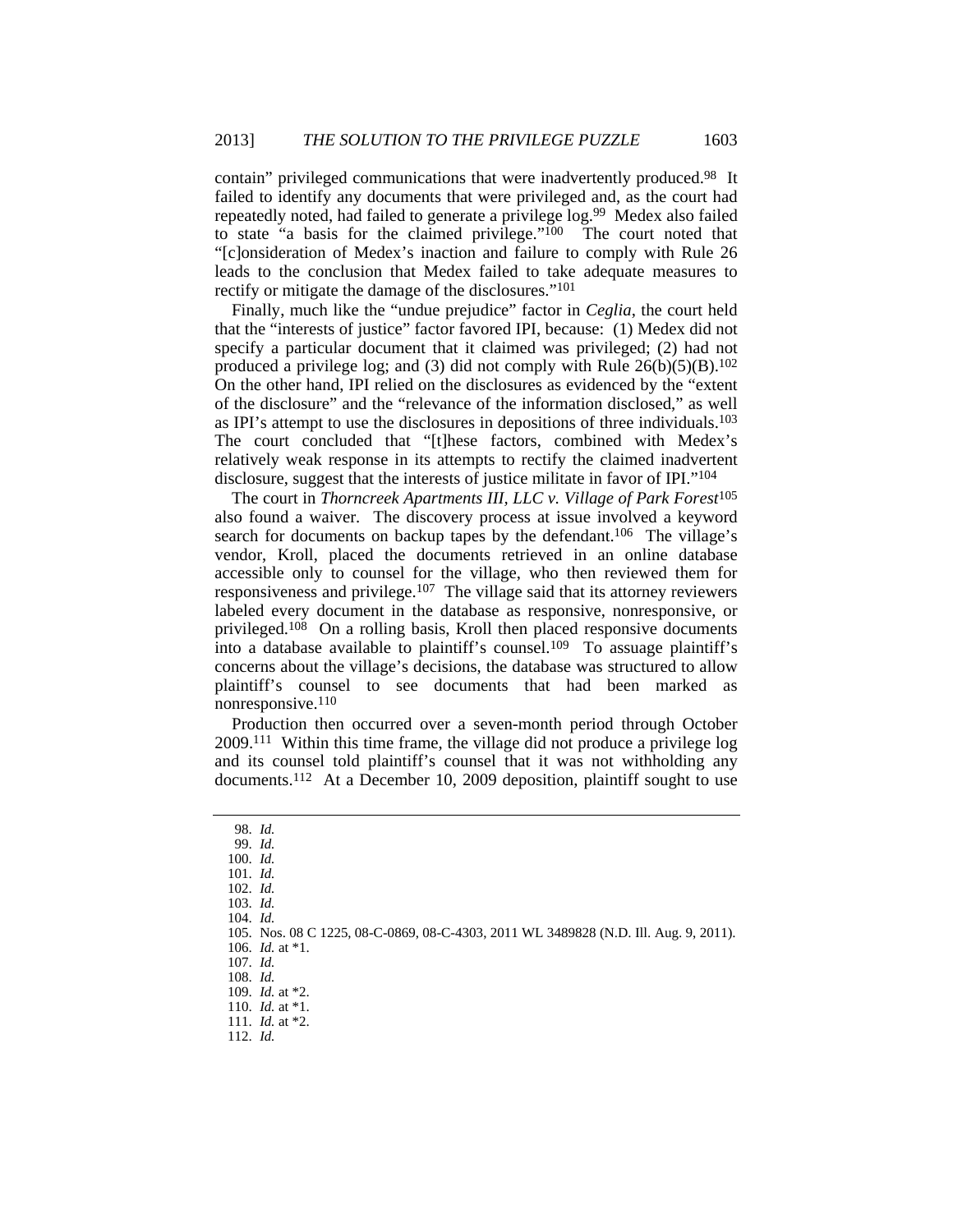two documents that the village immediately claimed were privileged.113 Four months later, on April 26, 2010, the village produced a privilege log listing 159 documents that the village had marked as "privileged" during its review but had been inadvertently placed into the production database available to plaintiff.114 Several meet-and-confer sessions reduced the number of privilege claims to six documents, the focus of plaintiff's waiver motion.<sup>115</sup>

The magistrate judge first determined that parts of the six documents contained privileged information.<sup>116</sup> It then applied Rule  $502(b)$  to determine whether waiver had occurred.

The court eschewed multifactor analyses to determine inadvertence. The magistrate judge explained that prior to the adoption of Rule 502(b), courts looked to "the extent of discovery and the level of care exercised during pre-production review to determine whether a disclosure was inadvertent."117 After the passage of Rule 502(b), courts in the Northern District of Illinois, at least, had "largely abandoned" the multifactored test and instead asked the question of whether the producing party "intended a privileged or work-product protected document to be produced or whether the production was a mistake."118

The second half of this disjunctive statement is what should control, since a lawyer should never intend to produce a privileged document except in rare circumstances. Nonetheless, the court sought to discern the village's intent. Favoring the village, the court credited the statement in the village's filing that its counsel was under the impression that documents that had been marked "privileged" would be withheld from the production database.119 It also recognized that the village objected at the deposition to the use of the privileged documents, saying then they had been inadvertently produced and following up with plaintiff's counsel after the deposition to make the same point.<sup>120</sup> Disfavoring the village was the fact that, during the rolling production, its counsel had told plaintiff's counsel three different times that no documents were being withheld, and a privilege

119. *Thorncreek Apts. III*, 2011 WL 3489828, at \*6.

120. *Id.*

 <sup>113.</sup> *Id.*

 <sup>114.</sup> *Id.*

 <sup>115.</sup> *Id.*

 <sup>116.</sup> *Id.* at \*4–5.

 <sup>117.</sup> *Id.* at \*5; *see also* Judson Atkinson Candies, Inc. v. Latini-Hohberger Dhimantec, 529 F.3d 371, 388 (7th Cir. 2008).

 <sup>118.</sup> *Id.* (quoting Coburn Grp., LLC v. Whitecap Advisors LLC, 640 F. Supp. 2d 1032, 1038 (N.D. Ill. 2009)); *see also* Sidney I. v. Focused Retail Prop. I, LLC, 274 F.R.D. 212, 216 (N.D. Ill. 2011); Kmart Corp. v. Footstar, Inc., No. 09 C 3607, 2010 WL 4512337, at \*3 (N.D. Ill. Nov. 2, 2010). The magistrate judge added that this analysis is preferred "because the drafters' choice to separate inadvertent disclosure from subparts  $(b)(2)$  and  $(b)(3)$ suggests that they did not intend for courts to repeatedly consider the same facts at each step of Rule 502(b)." *Thorncreek Apts. III*, 2011 WL 3489828, at \*5 (citing *Coburn*, 640 F. Supp. 2d at 1038).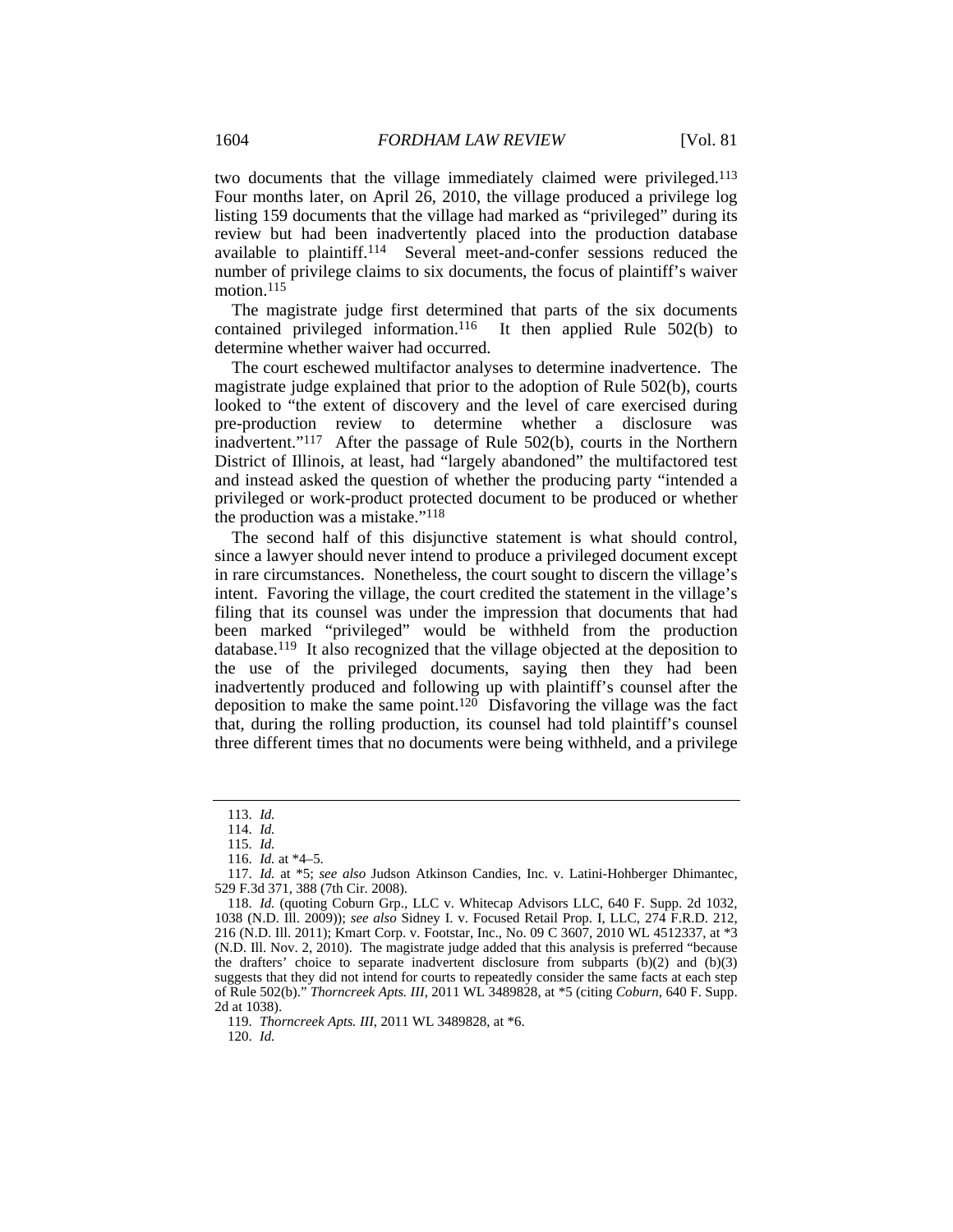log was never generated giving credence to that representation.<sup>121</sup> On balance, the magistrate judge decided that the production was inadvertent.122

The court recognized that the advisory committee note to Rule 502(b) states that Rule 502(b) does not "explicitly" codify the multifactor test used in prior case law<sup>123</sup> to determine whether a producing party took reasonable steps to prevent disclosure. The court, however, relied on the multifactor test because the note also states that Rule 502(b) is "flexible enough to accommodate any of those listed factors."124

The village did not provide the court with much to rely on to save the village from waiver. The village's counsel said he "spent countless hours reviewing" documents and labeled privileged documents in the Kroll database, but the village itself never provided any sworn testimony regarding the review process, which the court regarded as significant.125 The magistrate judge was also unimpressed by the lack of discipline in the privilege review when the "most the Village can say is that it 'thought' that marking a document as 'privileged'" would cause Kroll to segregate the privileged documents.126 Not surprisingly, the court pointed out that it would have been very simple for the village to check the production database to verify that privileged documents had not been included.<sup>127</sup> The court was impressed by another fact, however: the "abject failure" of the village's process to protect any of its claimed privileged documents.128

While the volume of documents—250,000—was large, the village took six months to produce them, meaning that, on these facts, time trumped volume. Time was not, however, the village's friend when it came to evaluating the steps taken to rectify the inadvertent disclosure. While the

 <sup>121.</sup> *Id.* at \*2, \*6.

 <sup>122.</sup> *Id*. at \*6 ("However, we are not persuaded by this evidence that the Village intended to produce these documents. There is no evidence that the Village sought to use these documents affirmatively—or even knew they had been produced until plaintiffs sought to use two of them at the Mick deposition. And, when plaintiffs sought to use these documents, the Village's counsel immediately objected. That conduct is inconsistent with an intentional production. On balance, therefore, we are persuaded that the production was inadvertent.").

 <sup>123.</sup> *Id.* These are the same factors used in *Innovation Plastics*, which the court in *Thorncreek* summarized as "the reasonableness of precautions taken, the time taken to rectify the error, the scope of discovery, the extent of disclosure, and the overriding issue of fairness . . . ." *Id.*

 <sup>124.</sup> *Id.* (quoting FED. R. EVID. 502(b) (internal quotation marks omitted)).

 <sup>125.</sup> *Id.* at \*7. The court compared *Coburn* and *Kmart*. *Compare* Coburn Grp., LLC v. Whitecap Advisors LLC, 640 F. Supp. 2d 1032, 1034–38 (N.D. Ill. 2009) (finding an affidavit outlining a six-step review process sufficient to deny waiver), *with* Kmart Corp. v. Footstar, Inc., No. 09 C 3607, 2010 WL 4512337, at \*3 (N.D. Ill. Nov. 2, 2010) (holding that an affidavit from counsel stating that he personally reviewed documents with an eye toward identifying any privilege issues was an inadequate description without any further facts).

 <sup>126.</sup> *Thorncreek Apts. III*, 2011 WL 3489828, at \*7.

 <sup>127.</sup> *Id.*

 <sup>128.</sup> *Id.* The court cited *Harmony Gold U.S.A., Inc. v. FASA Corp.*, 169 F.R.D. 113, 117 (N.D. Ill. 1996), in which the court held that it is "axiomatic that a screening procedure that fails to detect confidential documents that are actually listed as privileged is patently inadequate."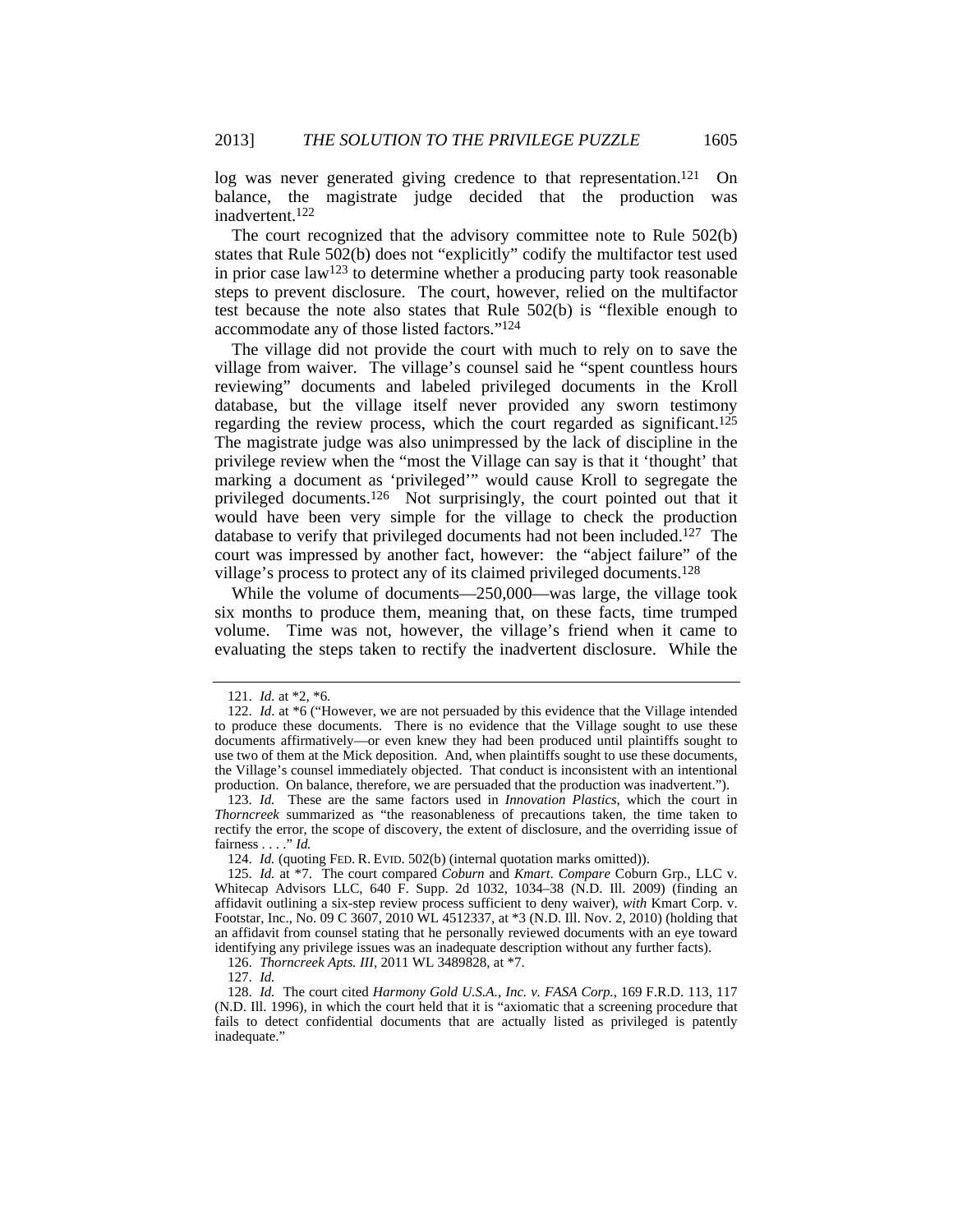court acknowledged that the village reacted immediately when it learned of the disclosures at a deposition, and while the court chose not to penalize the village for the delay in producing a privilege log, the court could not overlook the failure of the village to figure out between March 2009—when production commenced—and the deposition in December 2009—when the village learned of the disclosures—that it had produced every one of its privileged documents.129 The magistrate judge then evaluated "fairness," giving the nod to the plaintiff because it had already used two of the documents in a deposition.130

The final case I have chosen in this illustrative tour is *Rhoads Industries, Inc. v. Building Materials Corp. of America*. 131 *Rhoads* highlights the role of a privilege log in the waiver analysis but from a different perspective than in *Inhalation Plastics* and *Thorncreek Apts.* It also highlights how the "interests of justice" differ from "overriding interests of fairness" or "undue prejudice" in a multifactor analysis of waiver.

In *Rhoads*, the plaintiff engaged consultants in early 2008 to conduct a thorough keyword search of ESI.132 The consultants designated 2,000 emails as privileged.133 They were removed from electronic folders that were ultimately produced to the defendants, but they were not recorded on a privilege  $log.134$  The plaintiffs refined the keyword search to attempt to reduce the number of responsive documents, conducted a review of the resulting ESI, and generated a privilege log of privileged documents within this batch of ESI before it was produced to the defendants.135

*Id.*

 <sup>129.</sup> *Id.* at \*8. After pointing out that the production began in March 2009, that the village's counsel expected privileged documents to be excluded, that plaintiff was accessing the database and extracting documents for production, the court observed:

Yet, for some nine months, the Village apparently had no inkling that the production database contained documents that the Village wished to withhold as privileged, or that Thorncreek was reviewing and obtaining those documents. If that is true (and we accept that it is), that means the Village was not paying any attention whatsoever to what documents its opponent in the litigation was selecting from the database. Perhaps Thorncreek simply selected all of them; the parties' briefs do not tell us if this is so. But, even if that were the case, a single visit to the production database could have alerted the Village to the problem."

 <sup>130.</sup> *Id.* There was no reference to Illinois Rule of Professional Conduct 4.4 in the opinion. Illinois's RPC 4.4(b) reads: "A lawyer who receives a document relating to the representation of the lawyer's client and knows that the document was inadvertently sent shall promptly notify the sender." ILL. RULES OF PROF'L CONDUCT R. 4.4(b) (2010). Given the absence of a privilege log and the village's representation that it was not withholding any documents, perhaps the lawyer did not know the two documents were privileged. It is difficult to discern from the court's analysis whether any of the village's six documents claimed to be privileged were, in fact, privileged, and whether the deposition exhibits were among them.

 <sup>131. 254</sup> F.R.D. 216 (E.D. Pa. 2008).

 <sup>132.</sup> *Id.* at 222.

 <sup>133.</sup> *Id.*

 <sup>134.</sup> *Id.*

 <sup>135.</sup> *Id.*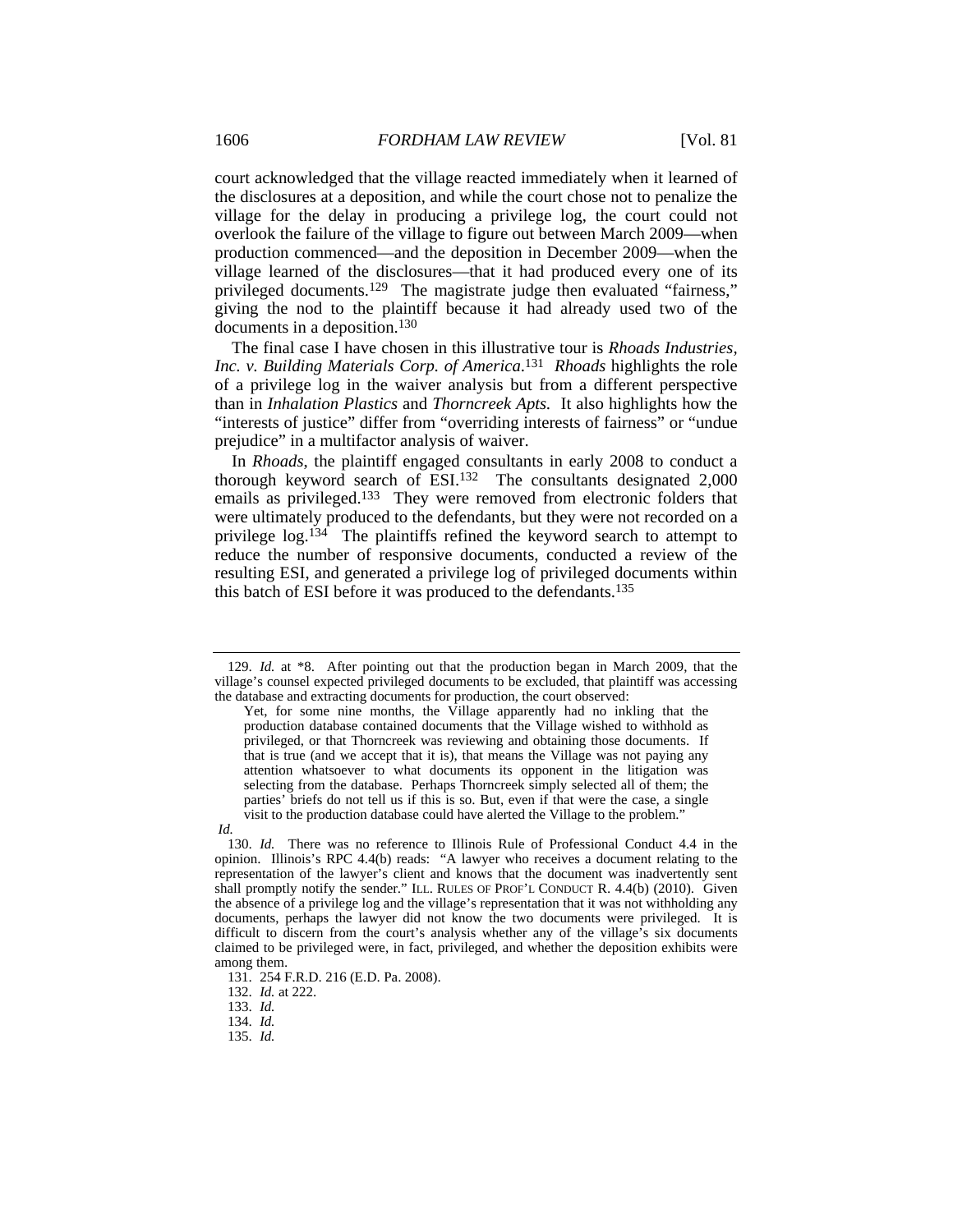On June 5, 2008, the defendants identified documents within this production that appeared to be privileged and gave notice to the plaintiffs.136 Plaintiff's counsel responded immediately that the production of privileged information had been inadvertent.137 By June 30, 2008, the plaintiff produced a new privilege log adding 812 documents and requested that the defendant sequester the inadvertently produced documents.138 The defendant then moved to have the court determine that the privilege had been waived.139

In a subsequent hearing, counsel for the plaintiff admitted that the 2,000 emails originally identified as privileged by plaintiff's consultant had not been identified on a privilege log because they believed that these documents would have been captured on the June 6 log. That misfeasance was remedied on November 12, 2008, when the plaintiff produced another privilege log.140 Of the 2,000 emails, after duplicates and nonresponsive documents were removed, 120 of them were responsive but privileged, and had not been logged on prior privilege logs.<sup>141</sup>

Under FRCP  $26(b)(5)(A)$ , a party that withholds discoverable information because it is privileged must generate a privilege log.142 Failure to do so may amount to a waiver.<sup>143</sup> The district court first determined that Rule 502(b) played no role in the determination of waiver as to the documents on the November 12, 2008 privilege log. The delay between June 30, 2008, and November 12, 2008, was too long to be excused, the court held, and thus, under FRCP  $26(b)(5)(A)$ , the privilege was lost as to documents logged for the first time on that date.<sup>144</sup>

 144. *Rhoads*, 254 F.R.D. at 226 ("Despite Rhoads's attempts to justify, explain and minimize its failure to log all of its inadvertently privileged documents by June 30, 2008, the Court finds that the delay in doing so until November 12, 2008 is too long and inexcusable.

 <sup>136.</sup> *Id.* There was no indication in the opinion that Pennsylvania RPC 4.4, which is identical to Model Rule 4.4, was the basis for the notice. *Compare* PA. RULES OF PROF'L CONDUCT R. 4.4(b) (2012), *with* MODEL RULES OF PROF'L CONDUCT R. 4.4(b) (2012).

 <sup>137.</sup> *Rhoads*, 254 F.R.D. at 222.

 <sup>138.</sup> *Id.* at 222–23.

 <sup>139.</sup> *Id.* at 223.

 <sup>140.</sup> *Id.*

 <sup>141.</sup> *Id.*

 <sup>142.</sup> Rule 26(b)(5)(A) provides:

When a party withholds information otherwise discoverable by claiming that the information is privileged or subject to protection as trial-preparation material, the party must: (i) expressly make the claim; and (ii) describe the nature of the documents, communications, or tangible things not produced or disclosed—and do so in a manner that, without revealing information itself privileged or protected, will enable other parties to assess the claim.

FED. R. CIV. P. 26(b)(5)(A).

 <sup>143.</sup> *Rhoads*, 254 F.R.D. at 221 (quoting Mass. Sch. of Law at Andover, Inc. v. Am. Bar Ass'n, 914 F. Supp. 1172, 1178 (E.D. Pa. 1996)). The district court in *Rhoads* laid out time contours: a delay of two months after production to produce a privilege log resulted in a waiver, see Get-A-Grip, II, Inc. v. Hornell Brewing Co., No. CIV.A. 99-1332, 2000 WL 1201385, at \*2–3 (E.D. Pa. 2000); while a delay of four days after the original production was timely, *see In re* Total Containment, Inc., No. 04-13144BIF, 2007 WL 1775364, at \*8 (Bankr. E.D. Pa. 2007). *Rhoads*, 254 F.R.D. at 221.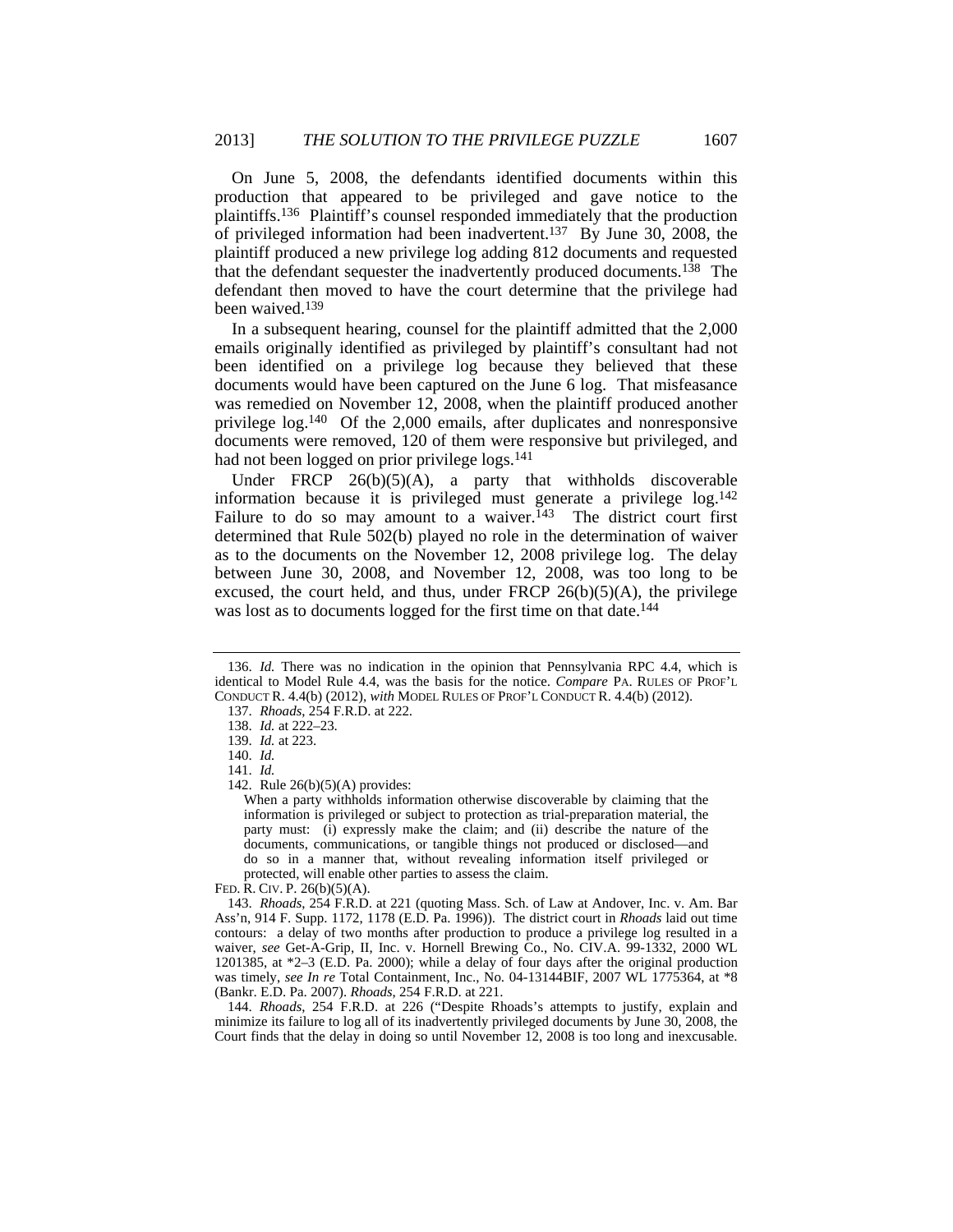As to the Rule 502(b) waiver analysis, the district court first determined that the plaintiff had "minimally complied" with the three factors stated in Rule 502(b) but that "reasonableness" was in dispute.145 To evaluate reasonableness, the court applied the "traditional five-factor test" articulated in *Fidelity & Deposit Co. of Maryland v. McCulloch*146:

 (1) the reasonableness of the precautions taken to prevent inadvertent disclosure in view of the extent of the document production;

(2) the number of inadvertent disclosures;

(3) the extent of the disclosure;

(4) any delay and measures taken to rectify the disclosure; and

 (5) whether the overriding interests of justice would or would not be served by relieving the party of its errors.<sup>147</sup>

On the facts, the district court concluded that the first four factors favored the defendant, but that the interests of justice favored the plaintiff:

Loss of the attorney-client privilege in a high-stakes, hard-fought litigation is a severe sanction and can lead to serious prejudice. Although I have little knowledge of the content of Rhoads's privileged documents, I assume they contain candid assessments of the facts and strategy in this case, as to which Rhoads understandably has a high degree of proprietary interest.148

The district court added that the defendants would not be prejudiced because they had no "right or expectation to any of" plaintiff's privileged communications.149

These cases demonstrate why thoughtful lawyers will never want to rely on Rule 502(b) for protection against inadvertent disclosure. In *Ceglia*, the court had already decided that the plaintiff did not act reasonably in producing the document or in trying to retrieve it. Why add prejudice into the equation? Suppose the plaintiff had failed to take reasonable steps to prevent the production but acted immediately to try to retrieve it. Or suppose plaintiff had taken reasonable steps and acted immediately to retrieve it. Would prejudice matter in either case? When does prejudice

This conclusion does not entail any analysis of F.R.E. 502, because of the clear mandate of Federal Rule of Civil Procedure 26(b)(5).").

 <sup>145.</sup> *Id.* at 226.

 <sup>146. 168</sup> F.R.D. 516 (E.D. Pa. 1996).

 <sup>147.</sup> *Rhoads*, 254 F.R.D. at 226.

 <sup>148.</sup> *Id.* at 226–27.

 <sup>149.</sup> *Id.* at 227. The court explained in full:

On the other hand, denying these documents to Defendants is not prejudicial to Defendants because, in the first place, they have no right or expectation to any of Rhoads's privileged communications, and further, because of my ruling on the privileged documents not logged by June 30, 2008, the Defendants will receive a significant number of privileged documents. Furthermore, there has been abundant discovery on the merits of this case, and expert depositions await completion.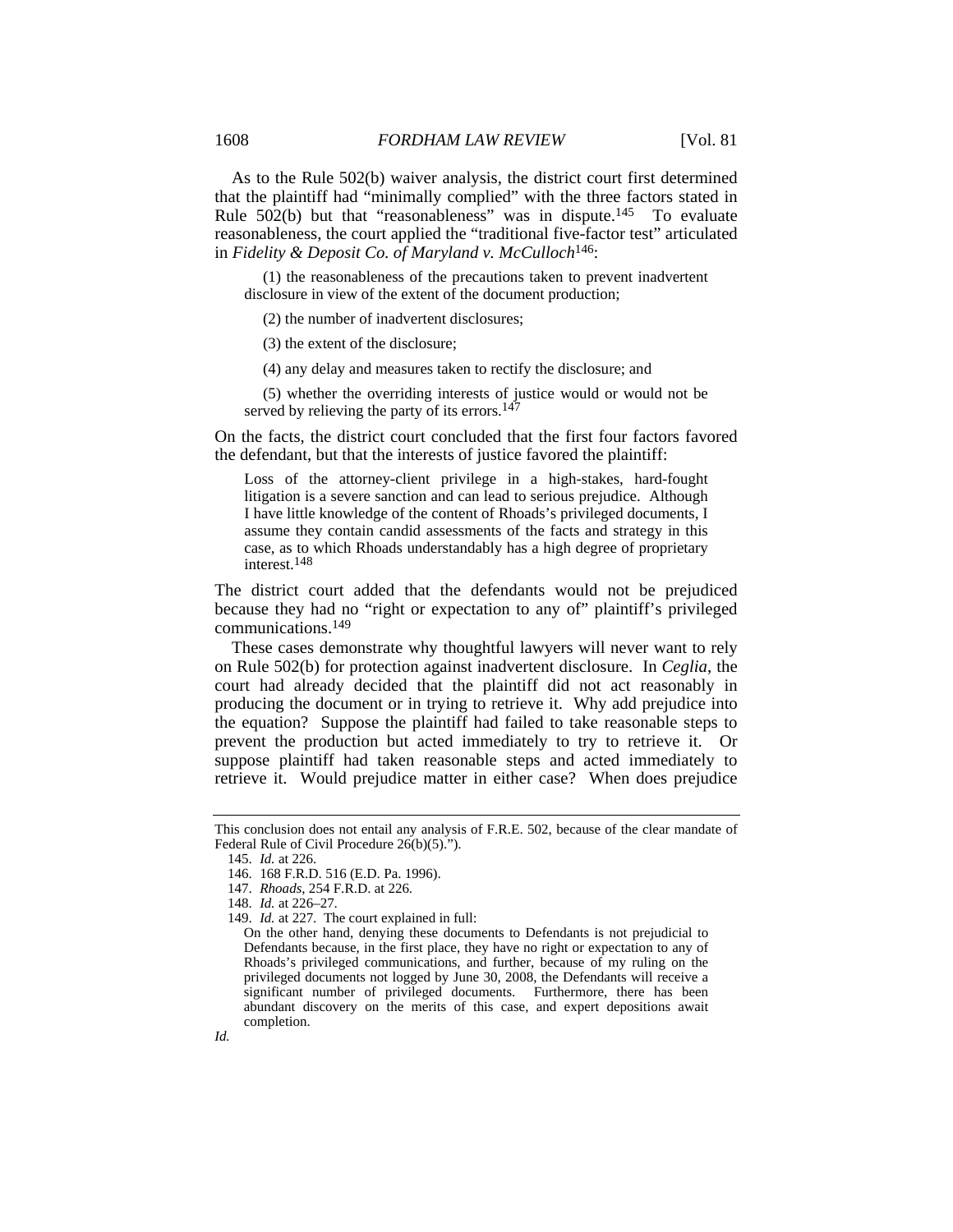become "undue"? And what of the rights of the holder of the privilege? The text of Rule 502(b) does not mention the concept of prejudice; it focuses only on whether the disclosure was, in fact, inadvertent and the reasonableness of the steps taken to prevent the disclosure and rectify the error. A recipient of inadvertently produced privileged information that the producing party is trying to retrieve is likely always going to be prejudiced by the inability to use it.

*Inhalation Plastics* suggests that a recipient of inadvertently produced documents can improve its argument in support of waiver by trying to use the documents and then arguing the interests of fairness favor waiver because of the relevance of the privileged documents and an attempt to use them in discovery. It also introduces compliance with Rule  $26(b)(5)(B)$ into the determination of the reasonableness of the steps taken to rectify an inadvertent disclosure.

*Thorncreek* cabins the use of multifactor tests to determine if the production of a privileged document was a mistake but minimizes the role that the volume of documents plays if a producing party spreads the production over a relatively long period of time—in effect suggesting that the inadvertent disclosure should have been discovered. It also paid no heed to the recipient's Model Rule 4.4 duty to put the producing party on notice that it had received privileged documents.

*Rhoads* points out the hazard of trying to satisfy Rule 502(b) when there is no protective order and a party is aware of privileged documents but fails to include them on a privilege log that was generated. It also points out the variability in judicial reactions to the application of "interests of justice," "fairness," or "prejudice."

Had a thoughtfully constructed Rule 502(d) order been entered, the producing parties in all of these cases could have avoided a Rule 502(b) analysis, and waiver would have been determined under the terms of the order, or not at all, if the order anticipated that privileged documents might be produced which, after all, is the purpose behind Rule 502(d).

#### IV. RULE 502(D) ORDERS: WISE LAWYERS WILL WELCOME THEM

Properly framed Rule 502(d) orders will change the focus of inadvertent production from the question of waiver to the question of privilege. But before we get to framing, let me paint the case law picture because it is an intricate one.

*Alcon Manufacturing, Ltd. v. Apotex, Inc.*<sup>150</sup> was a patent lawsuit involving one document, referred to as Exhibit 71 in the opinion. Exhibit 71 was a publication release form relating to the publication for a scientific article regarding an ophthalmic solution that was at issue in the litigation.151 There were handwritten notes of an attorney on the document, which was

 <sup>150.</sup> No. 1:06-cv-1642-RLY-TAB, 2008 WL 5070465 (S.D. Ind. Nov. 26, 2008).

 <sup>151.</sup> *Id.* at \*1.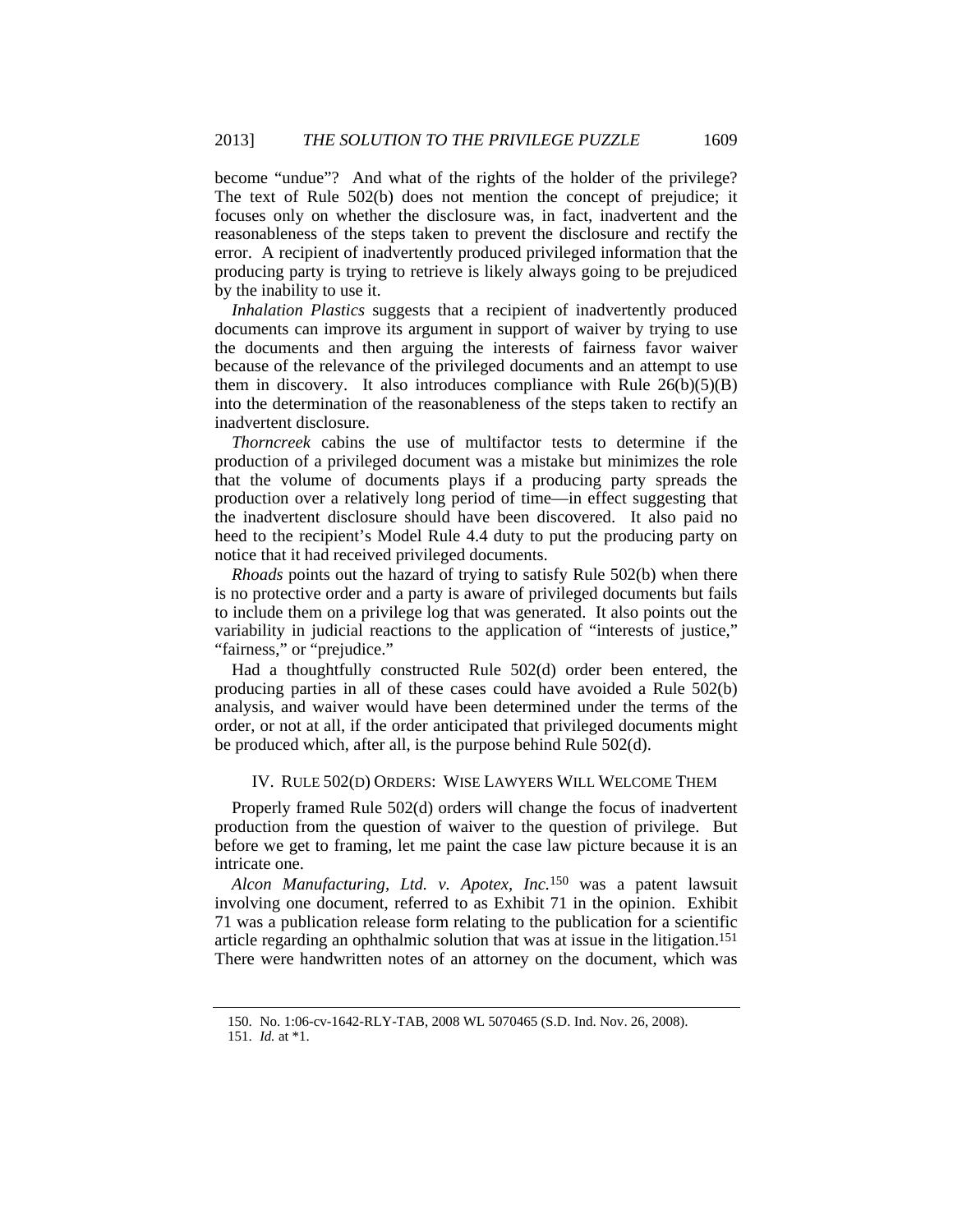part of an electronic production made by plaintiffs.152 On January 29, 2008, one of the plaintiffs' witnesses was deposed.153 The exhibit was marked and shown to the witness who testified that she did not recognize it or the handwriting on the exhibit.154 Counsel for the defendants moved on to the next exhibit.155 Counsel for the plaintiffs made no objection at the time.156

On February 6, 2008, counsel for the defendants deposed an in-house counsel of the plaintiff Alcon.157 Exhibit 71 was shown to the witness who then explained that the handwriting at the top of the page was that of an inhouse intellectual property lawyer.<sup>158</sup> After an eight-minute break, counsel for the defendants asked a question about the handwriting in the middle of the page.159 Counsel for the plaintiffs then indicated that the writing may be privileged and moved to strike the notation on the exhibit.<sup>160</sup> Plaintiffs' counsel did not, at this time, identify the handwriting at the top of the document as privileged.161

The plaintiffs then determined that Exhibit 71 had been listed on its privilege log because of notes written on the document but that it had been inadvertently produced because of an electronic document break error.162 On February 11, 2008, the plaintiffs provided the defendants with a redacted version of the document and asked the defendants to destroy all copies of the documents containing any handwritten notations.163 The defendants ignored the request and showed the document to one of its expert witnesses who relied on the document in rendering an expert report.164

There was no dispute that the unredacted version of Exhibit 71 was privileged.165 But the defendant argued that under Rule 502(b), the privilege had been waived.166 A prescient pre-502(d) protective order rescued the plaintiff and changed the inquiry from waiver under 502(d) to compliance with the order.<sup>167</sup> Paragraph 20 of the order provided that as long as the producing party made a good-faith representation that an inadvertent production was a mistake and took prompt remedial action to

159. *Id.*

 162. *Id.* The opinion does not explain this term, but presumably there was a computergenerated list of documents being produced for lawyer review, and the privileged document was not included because of a break in the electronic document listing.

163. *Id.*

164. *Id.*

 <sup>152.</sup> *Id.*

 <sup>153.</sup> *Id.* at \*2.

 <sup>154.</sup> *Id.*

 <sup>155.</sup> *Id.*

 <sup>156.</sup> *Id.* 157. *Id.*

 <sup>158.</sup> *Id.*

 <sup>160.</sup> *Id.*

 <sup>161.</sup> *Id.*

 <sup>165.</sup> *Id.* at \*3.

 <sup>166.</sup> *Id.*

 <sup>167.</sup> *Id.* at \*4.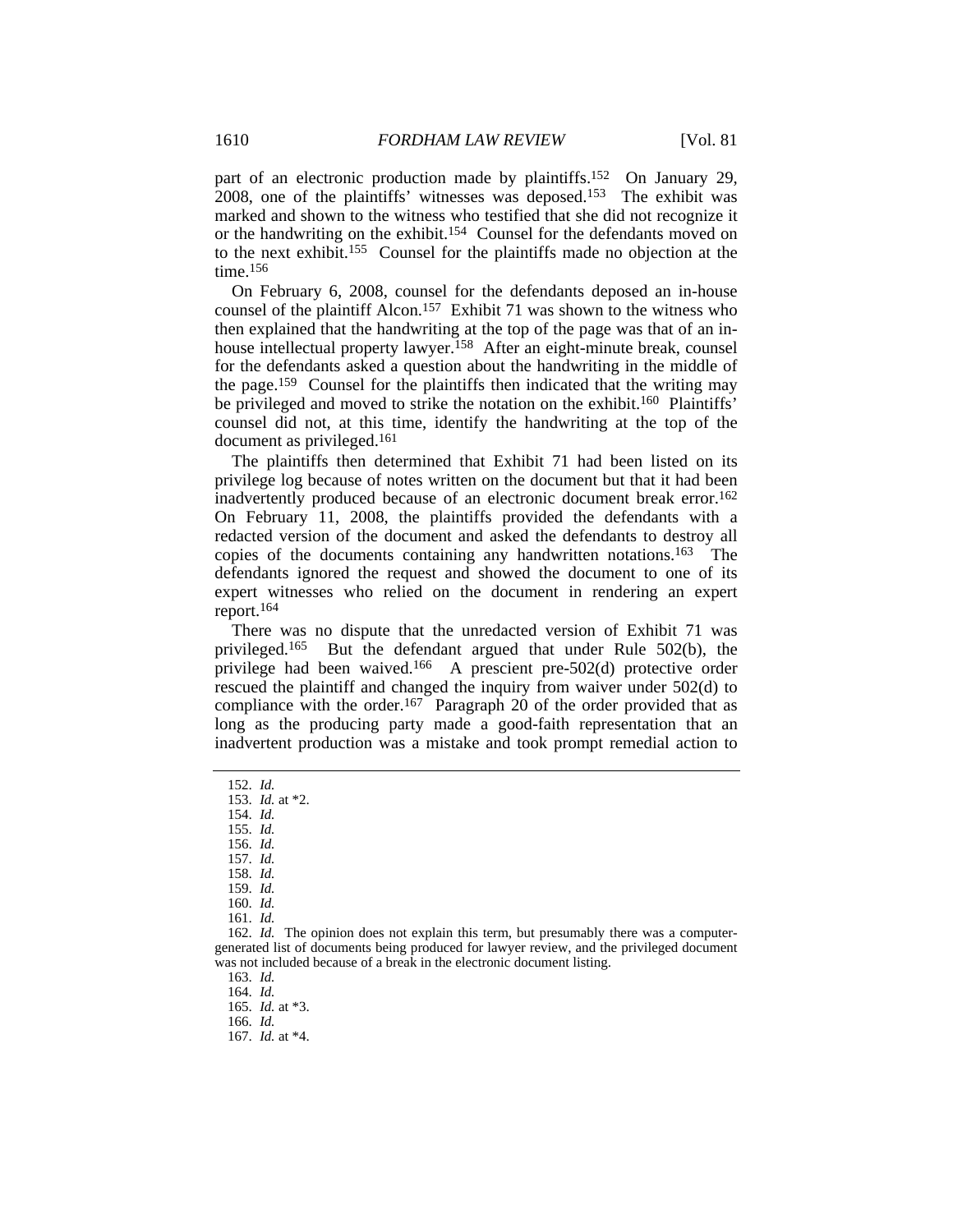withdraw the disclosure upon discovery, the recipient had to return the document and destroy all copies and summaries or notes relating to the document, and could not make a waiver claim.168 Here is the text of Paragraph 20:

 If a producing party inadvertently or mistakenly produces information, documents or tangible items in this Action that should have been withheld subject to a claim of attorney-client privilege or work product immunity, such production shall not prejudice such claim or otherwise constitute a waiver of any claim of attorney-client privilege or work product immunity for such information, provided that the producing party promptly makes a good-faith representation that such production was inadvertent or mistaken and takes prompt remedial action to withdraw the disclosure upon its discovery. Within three (3) business days of receiving a written request to do so from the producing party, the receiving party shall return to the producing party any documents or tangible items that the producing party represents are covered by a claim of attorney-client privilege or work product immunity and were inadvertently or mistakenly produced. The receiving party shall also destroy all copies or summaries of, or notes relating to, any such inadvertently or mistakenly produced information; provided, however, that this Order shall not preclude the party returning such information from making a motion to compel production of the returned information on a basis other than a waiver because of its inadvertent production as part of a discovery production under this protective order. The producing party shall retain copies of all returned documents and tangible items for further disposition.<sup>169</sup>

The magistrate judge looked literally at compliance with the terms of the order. The plaintiffs made a good-faith representation.170 They told the defendants at the second deposition that the disclosure was inadvertent.<sup>171</sup> Five days later, they wrote the defendants a letter stating that the production was inadvertent.<sup>172</sup> Bolstering plaintiffs' good faith, the court noted that Exhibit 71 had been placed on a privilege log and was produced only because of an electronic break error.<sup>173</sup> The defendants also acknowledged that they had no evidence to dispute the inadvertence of the production.174

The court also regarded the plaintiffs as in compliance with the order's requirement that the producing party take prompt remedial measures to withdraw the disclosure. While plaintiffs' counsel did not immediately assert a privilege at the first deposition, and did not specifically object to the use of the handwriting until several days after the second deposition, the court remained comfortable that the protective order's requirements had been met:

173. *Id.* at \*4.

 <sup>168.</sup> *Id.*

 <sup>169.</sup> *Id.*

 <sup>170.</sup> *Id.* at \*5. 171. *Id.*

 <sup>172.</sup> *Id.*

 <sup>174.</sup> *Id.*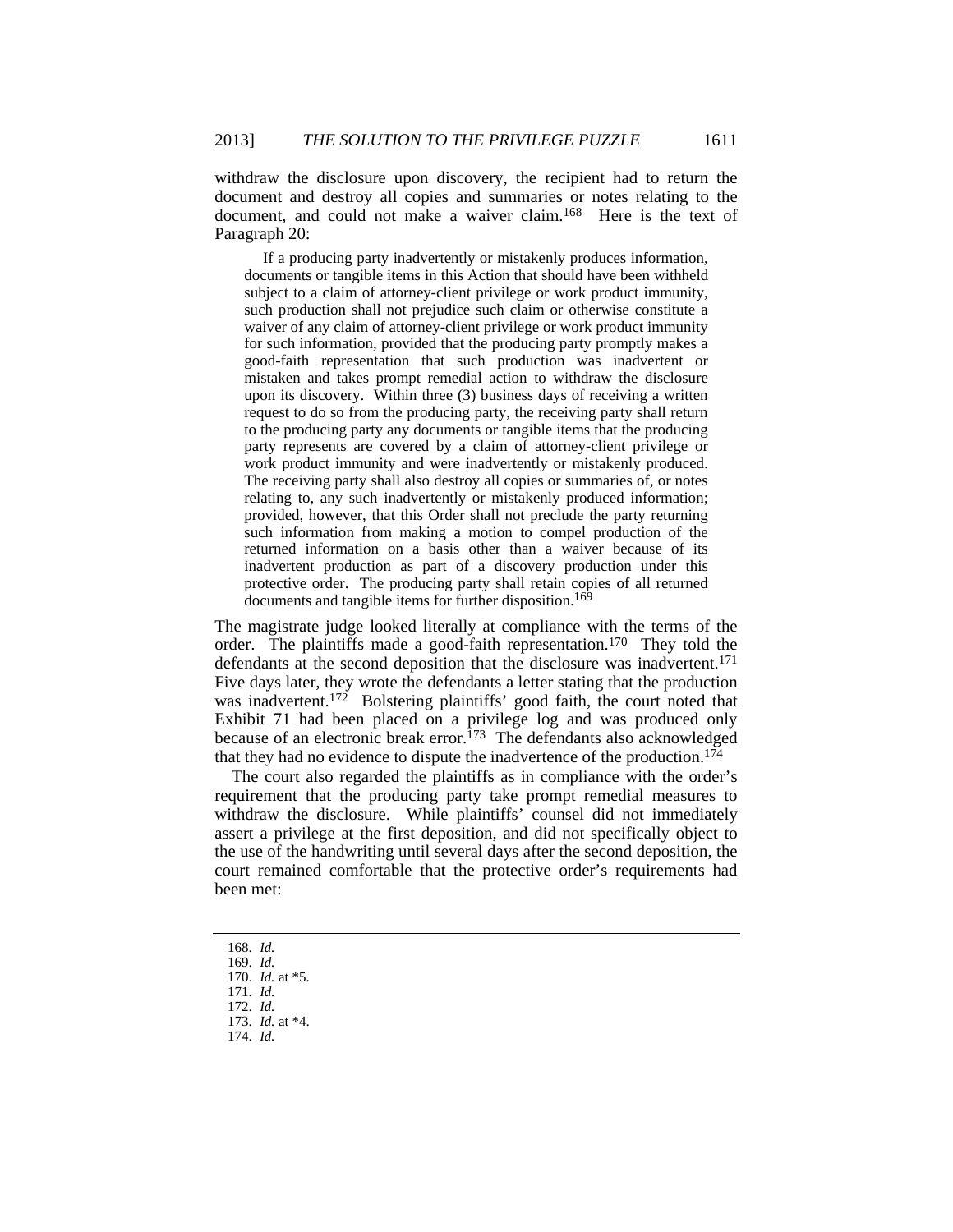[T]he handwriting on the privileged document—particularly the notation at the top of the sheet including the signature—is difficult to read. The handwriting at the top of the page is also rather similar to the handwriting in the center of the page, so on first glance both writings could easily be attributed to the same author. Failure by the attorney creating the privilege log to immediately recognize the handwriting at the top of the page as that of a different attorney is understandable. Likewise, the several-day delay Plaintiffs took after the Ryan deposition to review the document against its records, decipher the handwriting, and ascertain all communicators involved does not indicate a lack of prompt remedial action by Plaintiffs.175

The court bolstered its views by invoking as one of the main purposes of Rule 502 the potential reduction in litigation costs:

 Concluding otherwise would undermine one of the main purposes of new Evidence Rule 502, which codifies the primary purpose of provisions such as ¶ 20 of the protective order in this case: to address the "widespread complaint that litigation costs necessary to protect against waiver of attorney-client privilege or work product have become prohibitive due to the concern that any disclosure (however innocent or minimal) will operate as a subject matter waiver of all protected communications or information" which is "especially troubling in electronic discovery." Perhaps the situation at hand could have been avoided had Plaintiffs' counsel meticulously double or triple-checked all disclosures against the privilege log prior to any disclosures. However, this type of expensive, painstaking review is precisely what new Evidence Rule 502 and the protective order in this case were designed to avoid.<sup>176</sup>

The order in *Alcon* superseded Rule 502(b). In contrast, the order in *United States v. Sensient Colors, Inc*. 177 made allowance for the application of Rule 502(b); thus, a waiver resulted.

In *Sensient Colors*, over a six-day period, the United States had produced 45,000 documents representing 135,000 pages in 450 boxes.178 On August 29, 2008, the defendant returned eighty-one documents it thought might be privileged.179 By letter dated September 10, 2008, the plaintiff confirmed that eighty of the eighty-one documents were privileged and inadvertently produced.180 However, the United States took no other actions to reassess its production.181

On October 23, 2008, the defendant returned another eighty-nine documents as privileged.182 On November 21, 2008, the plaintiff produced a supplemental privilege log that listed most of the returned documents.183

 <sup>175.</sup> *Id.* at \*6 (citation omitted).

 <sup>176.</sup> *Id.*

 <sup>177.</sup> Civ. No. 07-1275 (JHR/JS), 2009 WL 2905474 (D.N.J. Sept. 9, 2009).

 <sup>178.</sup> *Id.* at \*1.

 <sup>179.</sup> *Id.*

 <sup>180.</sup> *Id.*

 <sup>181.</sup> *Id.*  182. *Id.*

 <sup>183.</sup> *Id.*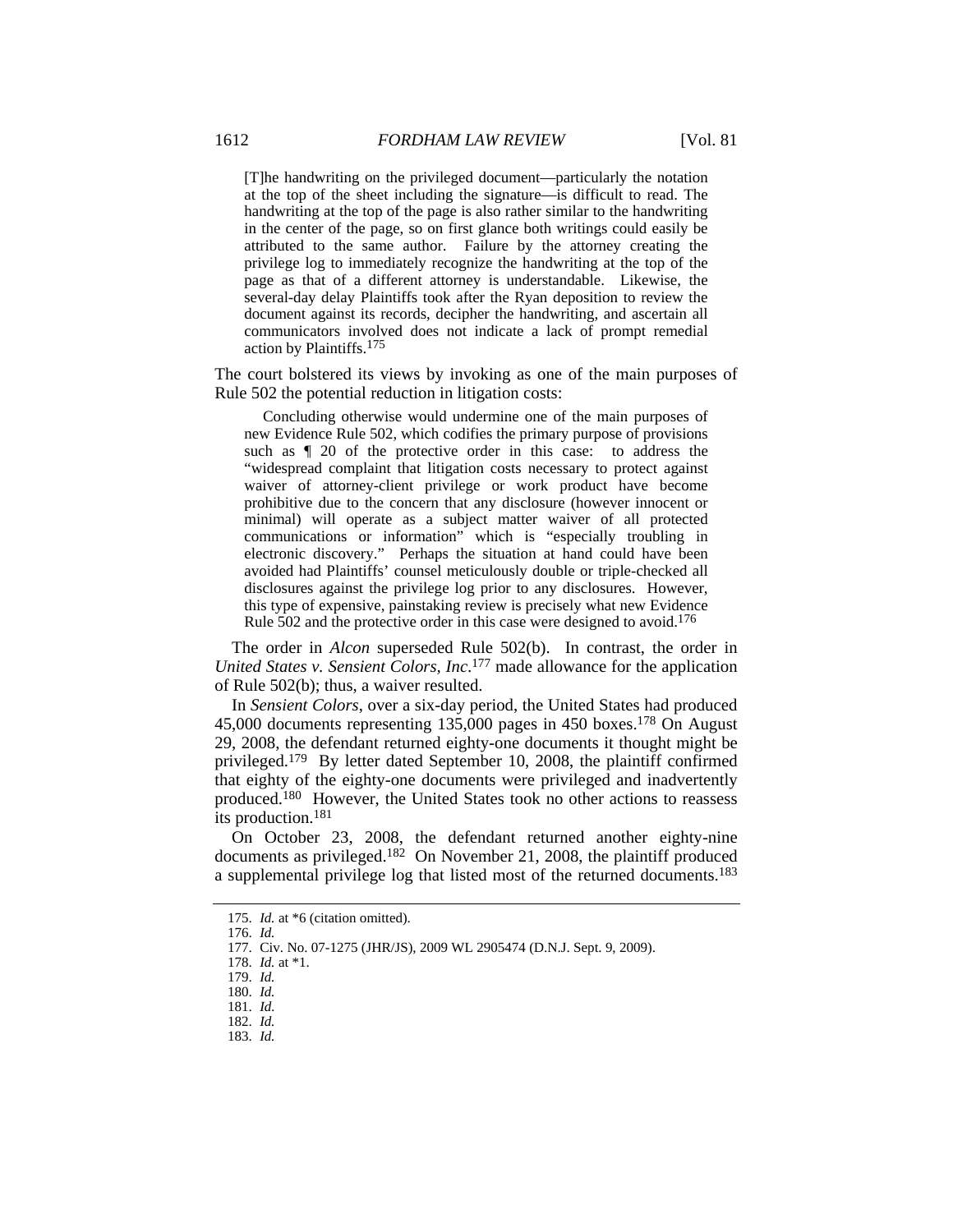On March 18, 2009, the plaintiff identified another document as privileged that had been produced.184 After acquiring new software, the plaintiff reviewed its document database and determined that ninety-one more privileged documents had been inadvertently produced.185 It identified six more such documents on August 6, 2009.<sup>186</sup> Finally, on August 7, 2009, the plaintiff advised the court that its privilege review process was completed and, in the end, 214 privileged documents had been produced inadvertently.187

Claiming waiver, the defendant moved to compel production of the privileged documents. The United States argued that the parties' discovery plan precluded a privilege waiver.188 Unfortunately, that document did not state that the parties were excused from Rule  $502(b)$ .<sup>189</sup> Paragraph VI of the discovery plan provided: "The Parties agree that the inadvertent production of privileged documents or information (including ESI) shall not, in and of itself, waive any privilege that would otherwise attach to the document or information produced."<sup>190</sup> The magistrate judge construed this language to mean that an inadvertent production was not an automatic waiver but that a waiver claim could still be made:

The most sensible construction of the parties' Discovery Plan is that the inadvertent production of a document "in and of itself" does not waive a privilege. In other words, the parties agreed not to subject themselves to the harsh rule that a mere inadvertent production results in a waiver. The Court agrees with defendant that the parties intended to incorporate the "flexible" standard to determine if a waiver occurred.<sup>191</sup>

The court added that the parties were represented by sophisticated counsel, and had they wanted to permit a clawback of privileged documents

 <sup>184.</sup> *Id.*

 <sup>185.</sup> *Id.* 186. *Id.*

 <sup>187.</sup> *Id.* at \*1–2.

 <sup>188.</sup> *Id.* at \*2.

 <sup>189.</sup> *Id.*

 <sup>190.</sup> *Id.* at \*2 n.4.

 <sup>191.</sup> *Id.* at \*2 (citations omitted). The court agreed with the statement in *Koch Materials Co. v. Shore Slurry Seal, Inc.*, 208 F.R.D. 109 (D.N.J. 2002), that courts generally frown upon broad "blanket" disclosure provisions because they immunize attorneys from "negligent handling of documents, could lead to sloppy attorney review and improper disclosure which could jeopardize clients' cases." *Koch Materials*, 208 F.R.D. at 118. The "blanket provision" in *Koch Materials* was a letter agreement between counsel in which they agreed that documents that contained handwritten comments would not become the subject of a waiver argument. *Id.* The recipient of the privileged documents argued that the agreement applied only to a subset of the production and not to all documents produced and that, therefore, on the facts, a waiver had occurred. *Id.* This debate prompted the district court to say that where the "interpretation of the provision remains hotly disputed, as it is in this case, broad construction is ill advised." *Id.* The court then performed a substantive waiver analysis. *Id.* at 118–21. A 502(d) order is entered by the district court purposefully to protect the privileged materials from waiver due to inadvertent or even advertent disclosure in order to reduce the review costs associated with production of electronically stored information and minimize disputes unrelated to the merits.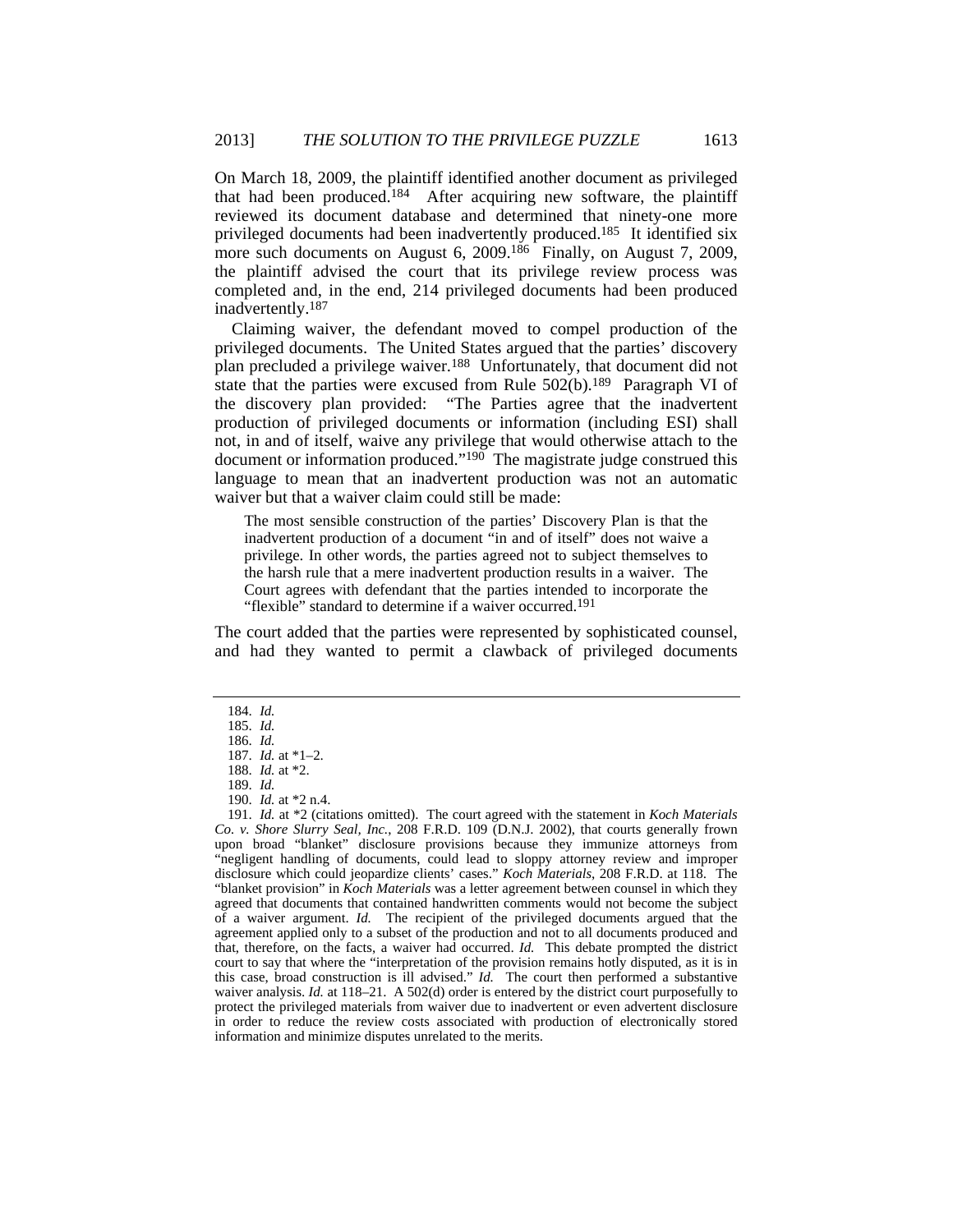inadvertently produced, they would have so stated.192 The court then proceeded to conduct a 502(b) waiver analysis substituting for the terms of 502(b) the five-factor test from *Ciba-Geigy Corp. v. Sandoz Ltd.*193 The court upheld the privilege as to documents returned by the defendant as potentially privileged on August 29, 2008, but deemed the privilege waived for all inadvertently produced documents identified after that date because of the United States' failure to take "prompt and diligent steps to re-assess its document production" after it was put on notice of a problem by the August 29, 2008 letter.194

*U.S. Home Corp. v. Settlers Crossing, LLC*195 provides another example of a protective order framed, in hindsight, to trigger, instead of avoid, Rule

*Sensient Colors*, 2009 WL 2905474, at \*3 (citing *Ciba Geigy*, 916 F. Supp. at 411). The magistrate judge felt that the advisory committee note to Rule 502(b) allowed the court to utilize these factors. *Id.* at 3 n.8 ("The rule . . . is really a set of non-determinative guidelines that vary from case to case" and is designed to be "flexible."). In *Ciba Geigy*, the district court rejected a "blanket" inadvertent disclosure clause that was advocated by the plaintiff and "insisted that any such provision would not excuse the parties from conducting a privilege review prior to the production of documents, in accordance with controlling case law." *Ciba Geigy*, 916 F. Supp. at 406. In 1996, this may have been a sensible ruling. Today, courts are doing just the opposite: offering protective orders to prevent a producing party from having to incur the enormous costs of privilege review. *See, e.g.*, US Bank Nat'l Ass'n v. PHL Variable Ins. Co., No. 12 Civ. 6811(CM)(JCF), 2012 WL 5395249 (S.D.N.Y. Nov. 5, 2012); Rowe Entm't, Inc. v. William Morris Agency, Inc., 205 F.R.D. 421, 432–33 (S.D.N.Y. 2002) (where, as a cost-saving measure, the magistrate judge proposed a clawback procedure so that the privilege could be asserted by the responding party after production and review of electronic documents by the requesting party). *U.S. Bank National Ass'n* involved a motion to quash subpoenas issued by the plaintiff and objected to by two nonparty insurance companies. *US Bank Nat'l. Ass'n*, 2012 WL 5395249, at \*2. The information sought was only marginally relevant, which apart from Rule 45's requirement to protect the subpoena recipient from undue expense, prompted the court to require US Bank to bear the search, collection, and production costs associated with the subpoenas. *Id.* at \*3– 4. The magistrate judge was unwilling, however, to shift privilege review costs to the subpoena-issuer. *Id.* at \*4. To ameliorate this conclusion, the court entered an order under Rule 502(d) to protect the nonparties from a privilege waiver leaving it up to the nonparties then to decide whether they wished to do a privilege review first at their expense: "Although Transamerica and SCOR are, of course, free to engage in as exacting a privilege review as they wish, entry of a Rule 502(d) order will give them the option of conducting a more economical analysis while minimizing the risk of waiver." *Id.* at \*4.

 194. *Sensient Colors*, 2009 WL 2905474, at \*6. This failure triggered Rule 502(b)(3)'s application, and in support of its decision, the court relied on the advisory committee's note to Rule 502(b)(3): "The rule does not require the producing party to engage in a postproduction review to determine whether any protected communication or information has been produced by mistake. But the rule does require the producing party to follow up on any obvious indications that a protected communication or information has been produced inadvertently." *Id.*

195. No. DKC 08-1863, 2012 WL 3025111 (D. Md. July 23, 2012).

 <sup>192.</sup> *Sensient Colors*, 2009 WL 2905474, at \*2.

 <sup>193.</sup> *Id.* at \*3; *see* Ciba-Geigy Corp. v. Sandoz Ltd., 916 F. Supp. 404, 411 (D.N.J. 1995). The test is as follows:

<sup>(1)</sup> the reasonableness of the precautions taken to prevent inadvertent disclosure in view of the document production, (2) the number of inadvertent disclosures, (3) the extent of the disclosures, (4) any delay and measures taken to rectify the disclosure, and (5) whether the overriding interests of justice would or would not be served by relieving the party of its error.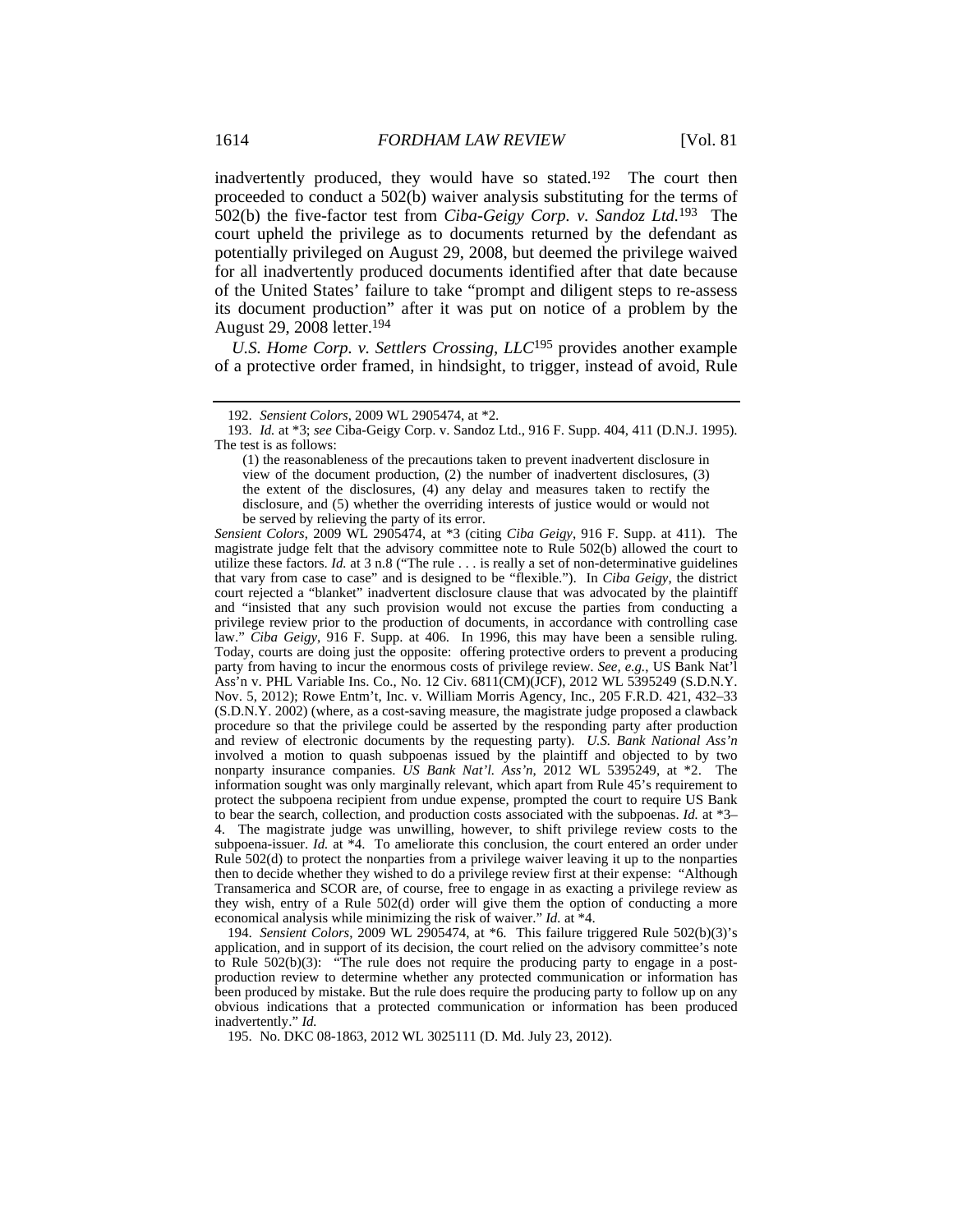502(b) in the face of an inadvertent production. The case has unusual facts. Defendant iStar subpoenaed plaintiffs' former counsel, Greenberg Traurig, seeking documents in the firm's possession.<sup>196</sup> Plaintiffs' litigation counsel, Womble Carlyle, was given notice of the subpoena.197 Louis Rouleau of Womble Carlyle later reached Timothy Bass of Greenberg Traurig to discuss the response.198 According to Rouleau's declaration submitted in the hopes of avoiding a privilege waiver, Bass assured Rouleau that Greenberg Traurig would handle "the matter properly on its own" adding, as Rouleau recalled, something like: "We got it. We know how to respond."199

Rouleau then told the court:

 Given (i) the assurances that Mr. Bass provided to me during our conversation on December 15, 2010, (ii) the fact that he is a litigation partner in a well-known, national law firm, and (iii) the subpoena's express and repeated limitation of its requests to "non-privileged" documents, Womble Carlyle did not further request to coordinate with and assist Greenberg Traurig in regard to the subpoena.200

In January 2011, Greenberg Traurig produced eighty-one documents consisting of 4,199 pages of material.<sup>201</sup> On January 25, 2011, iStar offered to provide a copy of the documents to Womble Carlyle.202 Instead of saying "yes," Womble Carlyle asked for the cost of reproducing the documents.203 On March 15, they asked for copies of what Greenberg Traurig had produced.204

On April 13, 2011, Womble Carlyle realized that both privileged and work-product protected documents had been produced by Greenberg Traurig.<sup>205</sup> It sought their return, to no avail.<sup>206</sup> It then sought to enforce the clawback provisions of a "confidentiality order" that had been entered upon agreement of the parties.<sup>207</sup> Paragraph 6 of the order read as follows:

 Non-waiver of privilege for inadvertently disclosed materials. Pursuant to Fed. R. Evid. 502(d), the inadvertent disclosure of any document that is subject to a legitimate claim that the document is subject to the attorney-client privilege or the work-product protection shall not waive the protection or the privilege for either that document or for the subject matter of that document.<sup>208</sup>

 196. *Id.* at \*1. 197. *Id.* 198. *Id.* 199. *Id.* at \*2. 200. *Id.* at \*1. 201. *Id.* at \*2. 202. *Id.* 203. *Id.* 204. *Id.* 205. *Id.* 206. *Id.* 207. *Id.* 208. *Id.*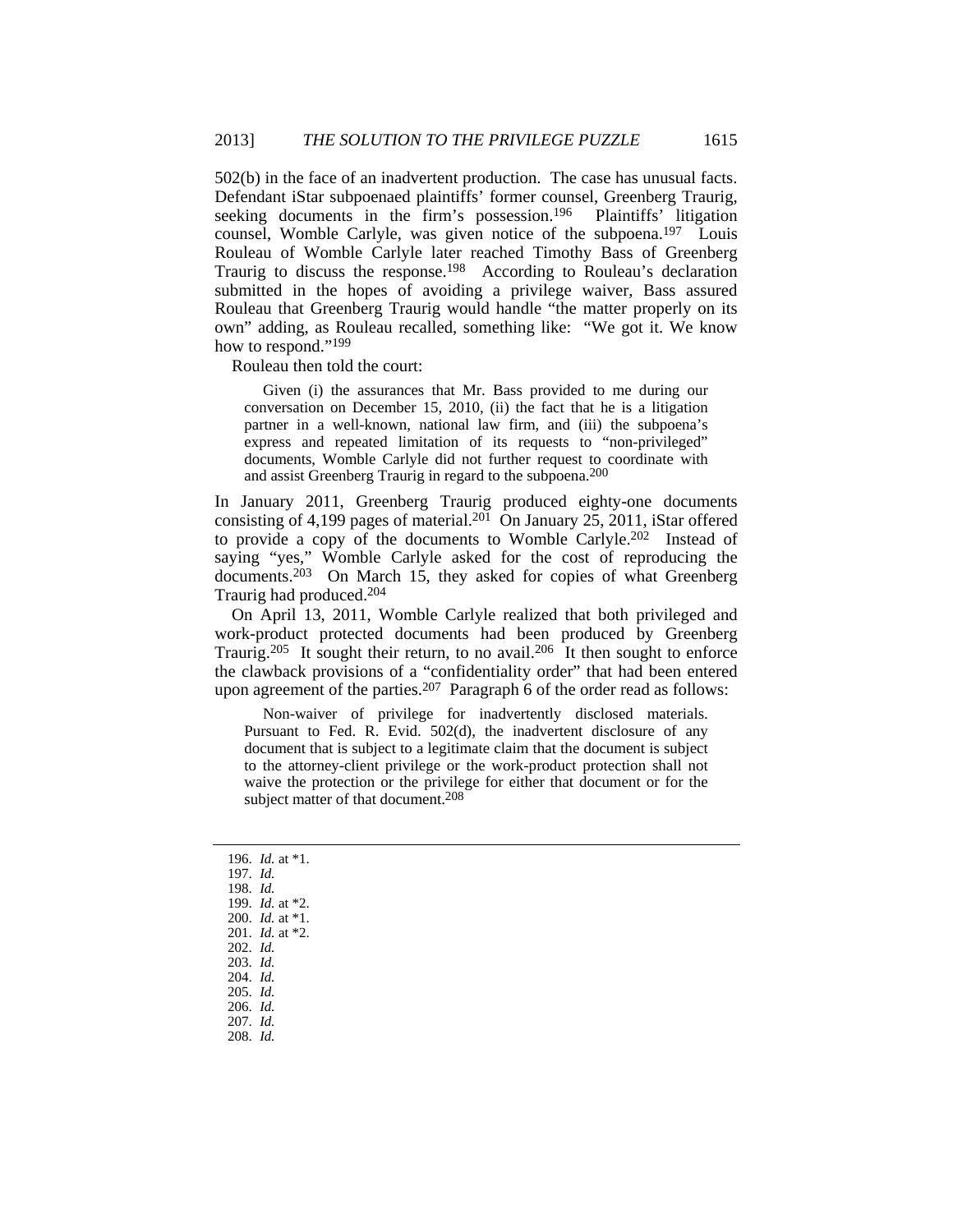Paragraph 7 of the confidentiality order required the recipient of the inadvertent disclosures to return or destroy the materials unless the recipient disputed the claim in which case the recipient could retain a "single copy" of the materials and, in what turned out to be a fateful phrase, seek a judicial determination of the matter "pursuant to Fed. R. Evid. 502."209

There was considerable motion practice before a magistrate judge that ultimately resulted in a determination that there was no waiver.<sup>210</sup> Before the district court, iStar successfully objected to this determination.

Citing Rule 502(d) and (e), the district court recognized that the waiver "test" established in Rule 502(b) "may be superseded by court order or agreement of the parties.211 However, the district court held that the confidentiality order did not supersede Rule 502(b) because the order lacked "concrete directives" regarding "each prong of Rule 502(b)."212 The district court explained that where a 502(d) order does not "provide adequate detail regarding what constitutes inadvertence, what precautionary measures are required, and what the producing party's post-production responsibilities are to escape waiver, the court will default to Rule 502(b) to fill in the gaps in controlling law."<sup>213</sup> Here, the confidentiality order was silent on the precautionary or post-production responsibilities to avoid waiver and allowed a disputant to obtain a determination "pursuant to Rule 502."214 Thus, the district court held, Rule 502(b) remained applicable to Womble Carlyle's conduct.215

 <sup>209.</sup> *Id.*

 <sup>210.</sup> *Id.* at \*2–3. The magistrate judge first ruled that the privileged had been waived as to all but one of the documents in question, but then, on a motion for reconsideration, decided that the privileged had not been waived. *Id.*

 <sup>211.</sup> *Id.* at \*5.

 <sup>212.</sup> *Id.*

 <sup>213.</sup> *Id.*; *see also* Mt. Hawley Ins. Co. v. Felman Prod., Inc., 271 F.R.D. 125, 130, 133 (S.D. W. Va. 2010), *overruled sub nom.* Felman Prod., Inc. v. Indus. Risk Insurers, 2010 WL 2944777 (S.D. W. Va. July 23, 2010); Luna Gaming-San Diego, LLC v. Dorsey & Whitney, LLP, No. 06cv2804 BTM (WMc), 2010 WL 275083, at \*4 (S.D. Cal. Jan. 13, 2010). In *Mt. Hawley*, Rule 502(d) was not mentioned in either opinion. *Mt. Hawley* involved Section H of a stipulation of the parties that was not embodied in a court order. *Mt. Hawley*, 271 F.R.D. at 128. The stipulation provided that the return of "an Inadvertently Produced Document does not preclude the receiving party from disagreeing with the designation of the document as privileged or redacted and re-produced and bringing a Motion to Compel its production pursuant to the Federal Rules of Civil Procedure." *Id.* at 129. The stipulation also contained a procedure for rectifying the disclosure and that contemplated the application of Rule 502(b): "Compliance by the producing party with the steps required by this Section H to retrieve an Inadvertently Produced Document shall be sufficient, notwithstanding any argument by a party to the contrary, to satisfy the reasonableness requirement of FRE 502(b)(3)." *Id. Luna Gaming* involved a protective order that provided that the inadvertent disclosure of privileged documents "shall not constitute a waiver of any privilege." *Luna Gaming*, 2010 WL 275083, at \*4. The order did not address "under what circumstances failure to object to the use of inadvertently produced privileged documents waives the privilege, which is what the Court must resolve here." *Id.* The district court then applied Rule 502(b). *Id.* at \*5–6. In both cases a waiver was found.

 <sup>214.</sup> *U.S. Home Corp.*, 2012 WL 3025111, at \*6.

 <sup>215.</sup> *Id.* at \*7–8.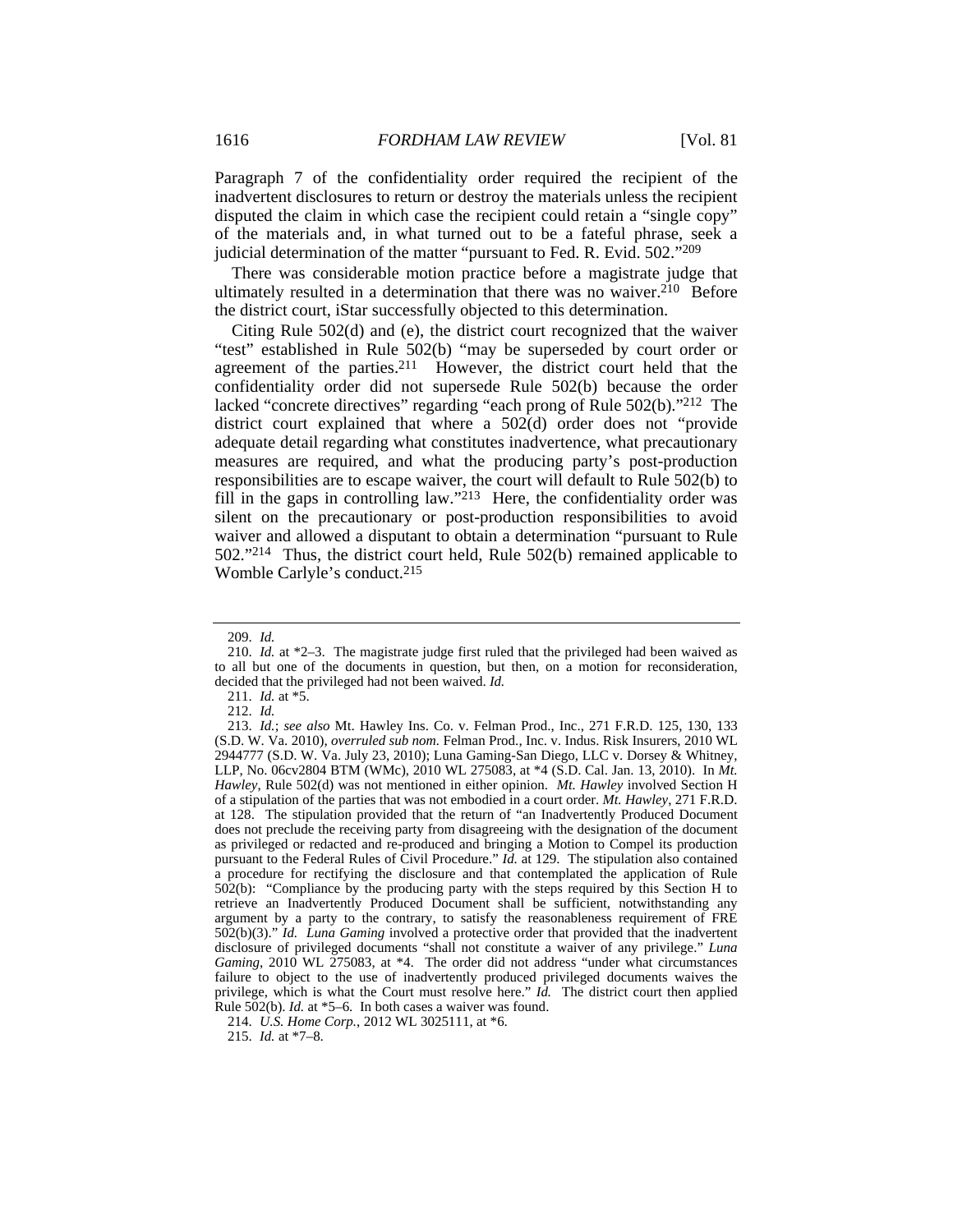Unfortunately, Womble Carlyle provided evidence of only two brief phone calls with Greenberg Traurig, only one of which was substantive.216 "Such minimal efforts to secure the privilege or protection," the court held, "are unreasonable" and amounted to "little more than a broad abdication of Womble Carlyle's responsibility" to Greenberg Traurig.217 The court added:

 Womble Carlyle's acceptance of Greenberg Traurig's statements that they "got it" and "know how to respond" to the subpoena does not constitute a reasonable precaution to protect the attorney-client privilege or work product protection. Womble Carlyle was obligated to do more to protect its client and to demand that Plaintiffs' interests feature more prominently in Greenberg Traurig's efforts.218

Because the second prong of Rule 502(b) was not satisfied, the court explained that it did not have to address the third prong, although it was skeptical that Womble Carlyle acted promptly to rectify the error.<sup>219</sup>

This case law teaches that a thoroughly drawn Rule 502(d) order should disclaim the application of Rule 502(b), and instead identify the order as the sole vehicle under which the availability of the privilege should be evaluated. It should declare that any production of a privileged or workproduct protected document is inadvertent. Indeed, the concept behind Rule 502(d) is to assist parties in minimizing the cost of reviewing a large electronic production to search for privileged documents by affording the parties the right to produce a privileged document with the absolute right to retrieve it without creating waiver.220 As just stated, the order should

Womble Carlyle requested a copy of the production—but only after requesting a cost estimate. Second, it took nearly another month for Womble Carlyle to review the production and discover that the contested documents had been produced; Womble Carlyle offers absolutely no explanation for this delay. And third, other than notifying Greenberg Traurig of the disclosures, Womble Carlyle fails to explain any other steps it took to rectify the error, let alone *when* it took such steps.

*Id.*

 220. In a letter from the Committee on Rules of Practice and Procedure of the Judicial Conference of the United States to the Committee on the Judiciary of the United States Senate and House of Representatives, dated September 26, 2007, the problems being remedied by Rule 502 were identified:

In drafting the proposed Rule, the Advisory Committee concluded that the current law on waiver of privilege and work product is responsible in large part for the rising costs of discovery, especially discovery of electronic information. In complex litigation the lawyers spend significant amounts of time and effort to preserve the privilege and work product. The reason is that if a protected document is produced, there is a risk that a court will find a subject matter waiver that will apply not only to the instant case and document but to other cases and documents as well. Moreover, an enormous amount of expense is put into document production in order to protect against inadvertent disclosure of privileged information, because the producing party risks a ruling that even a mistaken disclosure can result in a subject matter waiver. Advisory Committee

 <sup>216.</sup> *Id.* at \*8.

 <sup>217.</sup> *Id.*

 <sup>218.</sup> *Id.* (footnotes omitted).

 <sup>219.</sup> *Id.* at \*9. The court explained: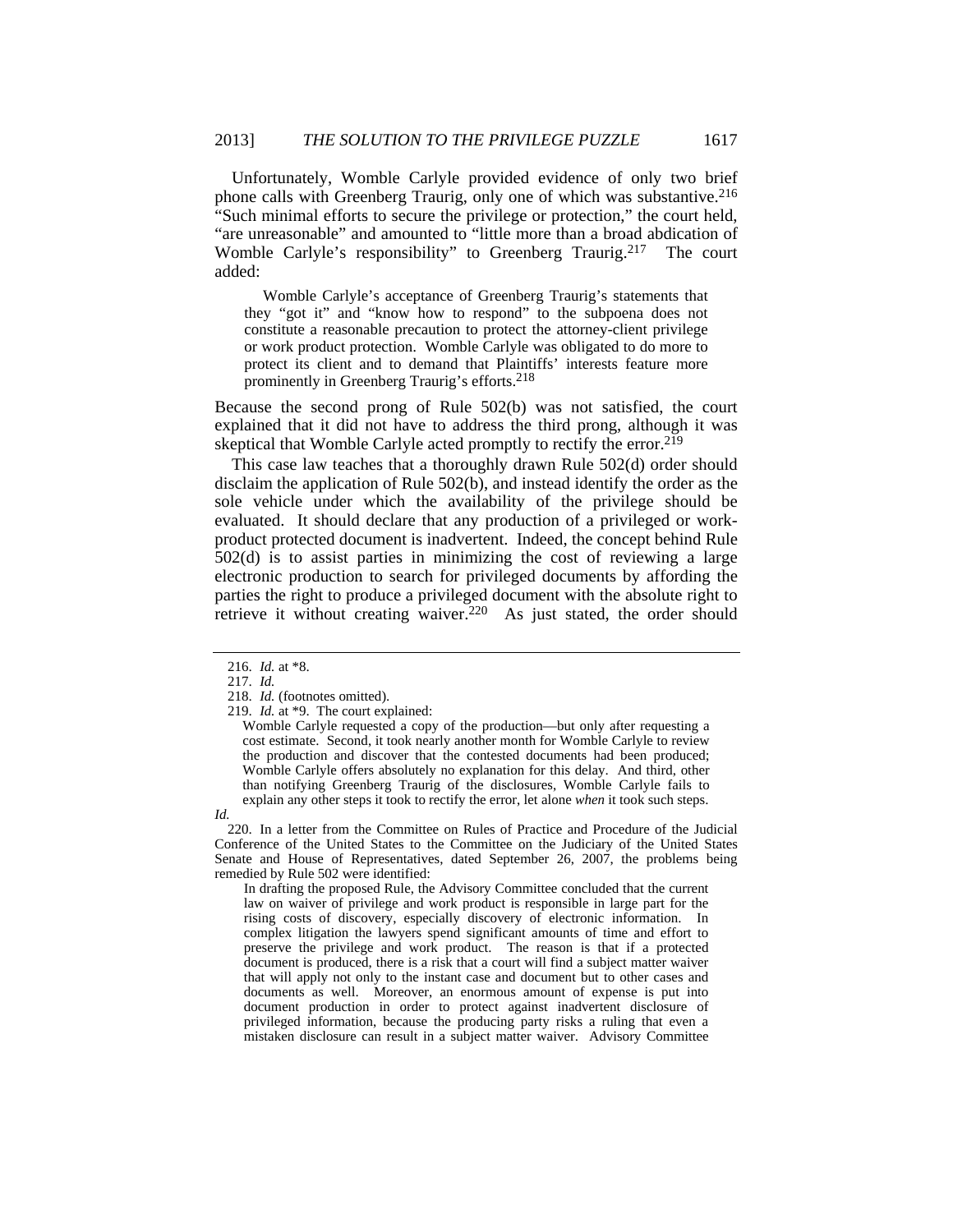provide for a return of privileged or protected documents at any time upon notice by the producing party of the inadvertent disclosure, or discovery by the receiving party that it received a document that appears to be privileged or protected. This latter obligation is imposed on lawyers independent of any order under each state's equivalent to Model Rule 4.4.221 In the case of notice from the recipient to the producing party of the disclosure of privileged information, the order should provide for a reasonable time period within which the producing party must seek return of the information. The order then should provide for a time period within which any challenge to the assertion of the privilege must be made.

Since plaintiffs and defendants typically have similar worries about producing privileged or protected documents in any electronic production, especially when data-rich parties are in litigation with each other, they frequently agree on the terms of a 502(d) order. But there is already precedent that Rule 502 gives courts ample reasons to issue them even over a party's objection. Illustratively, in *S2 Automation LLC v. Micron Technology, Inc.*, 222 Micron proposed entry of a "Non-Waiver and Claw-Back Order" that provided in pertinent part that:

 1. The inadvertent production of privileged or protected material during the course of discovery shall not be deemed a waiver or an impairment of any claim of privilege or protection, including the attorneyclient privilege and the work-product doctrine, in this or any other state or federal proceeding, as to the material inadvertently produced or as to the subject matter thereof.

 2. In the event counsel to a party producing documents in response to a request for production or disclosures pursuant to Federal Rule of Civil Procedure 26 ("Producing Party") discovers an inadvertent production of privileged or protected material, the Producing Party shall notify counsel to the party who received the inadvertent production ("Receiving Party") in writing and identify the privileged or protected material by Bates number. Upon receipt of a notice of inadvertent disclosure, the Receiving Party must refrain from viewing such material or using such material in any way, and must follow the Producing Party's instructions regarding the disposition of the material. To the extent there is a disagreement regarding the proper disposition of the material, the Receiving Party shall

members also expressed the view that the fear of waiver leads to extravagant claims of privilege. Members concluded that if there were a way to produce documents in discovery without risking subject matter waiver, the discovery process could be made much less expensive.

Rosenthal Letter, *supra* note 31, at 3. The advisory committee note to Rule 502(d) begins with this sentence: "Confidentiality orders are becoming increasingly important in limiting the costs of privilege review and retention, especially in cases involving electronic discovery." FED. R. EVID. 502(d) advisory committee's note.

 <sup>221.</sup> Only six jurisdictions have not yet adopted some form of Model Rule 4.4(b): Georgia, Hawaii, Massachusetts, Missouri, Texas, and West Virginia. *See* AM. BAR ASS'N, *supra* note 11, at 1–6.

 <sup>222.</sup> No. CIV 11-0884 JB/WDS, 2012 WL 3150387 (D.N.M. July 23, 2012).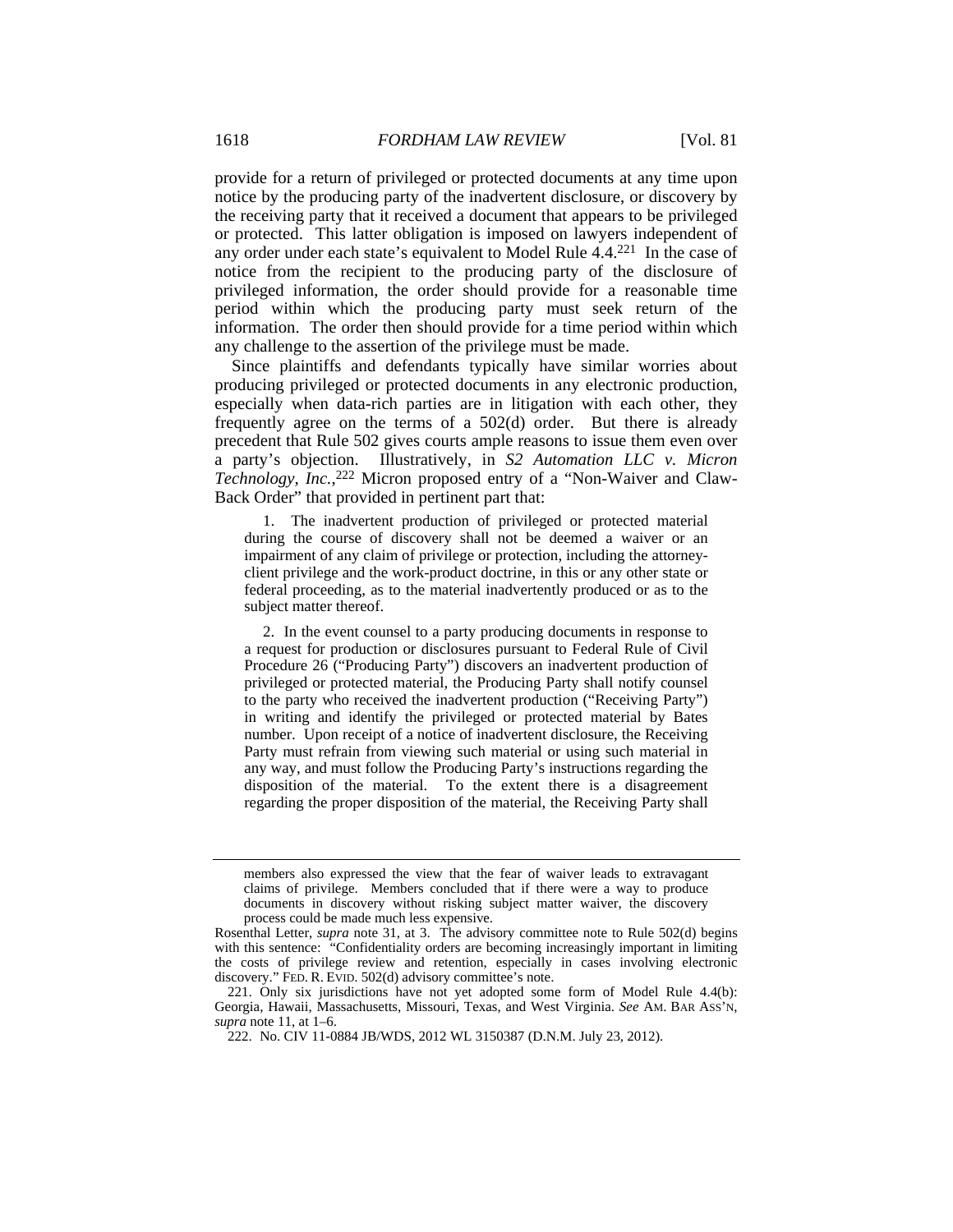refrain from using the material unless and until the Court makes a determination as to its proper disposition.

 3. In the event the Receiving Party believes that the Producing Party inadvertently produced privileged or protected material, the Receiving Party shall notify the Producing Party in writing and identify the suspected privileged or protected material by Bates number within five business days of such discovery. Once the Receiving Party believes that there has been an inadvertent disclosure, the Receiving Party must refrain from viewing such material or using such material in any way and must follow the Producing Party's instructions regarding the disposition of the material. To the extent there is a disagreement regarding the proper disposition of the material, the Receiving Party shall continue to refrain from using the material unless and until the Court makes a determination as to its proper disposition.223

S2 objected to entry of the order on two grounds. First, S2 said that it did not want to be in a deposition, seek to use a document, and then have Micron object on the ground that the document was inadvertently produced.224 Second it said that the attorneys were subject to rules of professional conduct and, therefore, there was no need for the order.225 Citing extensively to the advisory committee notes to Rule 502 regarding the role that confidentiality orders can play in limiting the costs of privilege review, the court entered the order over these objections.226 There is no reason why other courts, similarly informed, should not reach the same result.

#### **CONCLUSION**

Rule 502 of the Federal Rules of Evidence provides uniformity in the law of privilege waiver and can provide relief to parties worried about inadvertent production of privileged documents in large electronic document productions. Rule 502 should reduce the cost of litigation, a goal all litigators should be seeking to advance to achieve the fair administration of justice.

Recent Rule 502(b) case law, however, demonstrates a stubborn adherence to former, not uniform case law as part of the application of a rule that was intended to create uniformity. In doing so, some courts have entered a time warp—as if e-discovery were nonexistent. A major goal of Rule 502 is to decrease litigation costs. This means looking at the data storage world we face today and eschewing reliance on cases decided in a different era that do not account for the costs of restoration, retrieval, and review of electronically stored information. Court orders need to encourage the use of technology in smart ways that may not be 100 percent privilege protective, meaning that these court orders must protect the privilege in

 <sup>223.</sup> *Id.* at \*2.

 <sup>224.</sup> *Id.*

 <sup>225.</sup> *Id.*

 <sup>226.</sup> *Id.* at \*3.